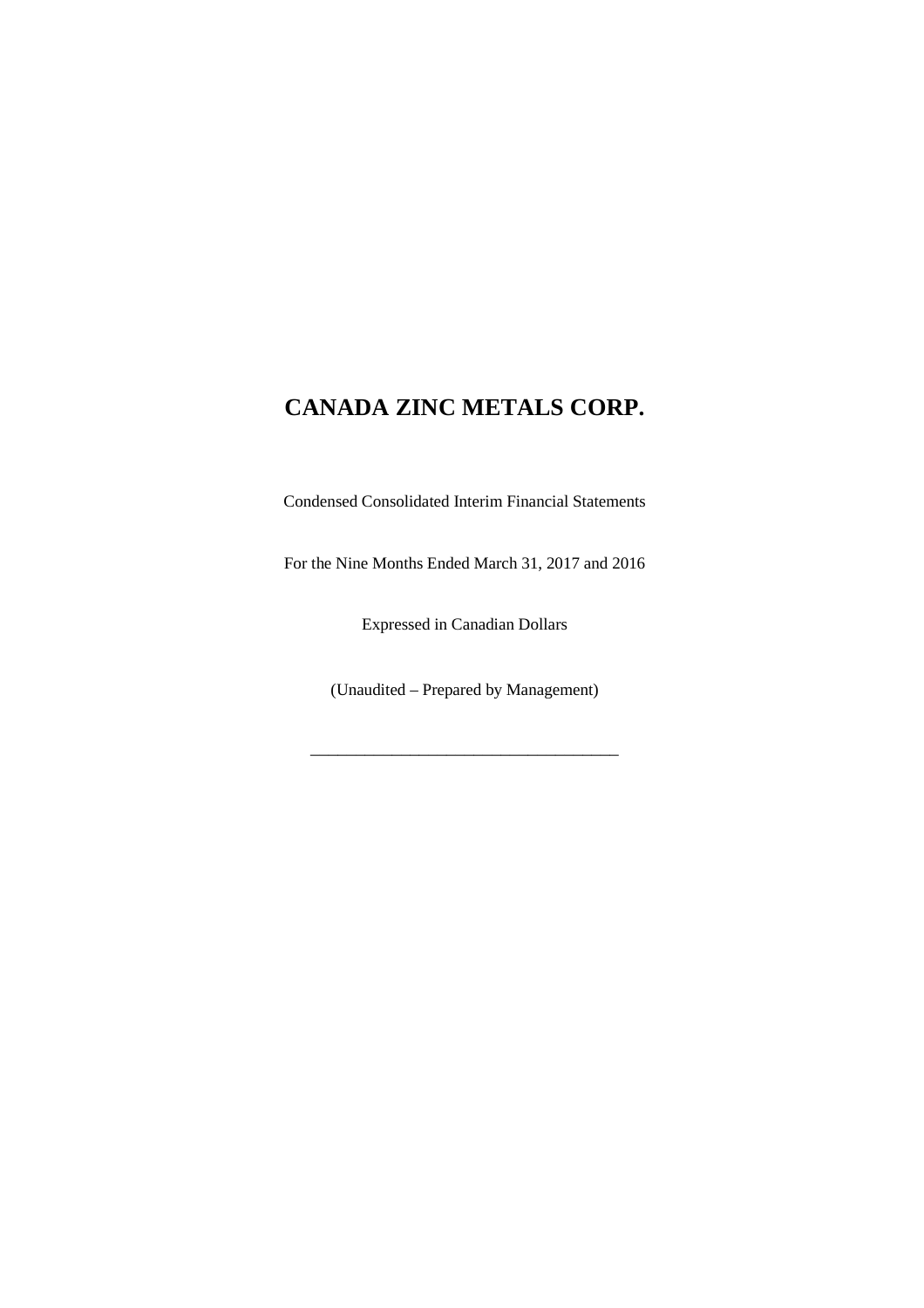| Index                                                                          | Page   |
|--------------------------------------------------------------------------------|--------|
|                                                                                |        |
|                                                                                |        |
|                                                                                |        |
|                                                                                |        |
|                                                                                |        |
| Notice of No Auditor Review                                                    | 3      |
| <b>Consolidated Interim Financial Statements</b>                               |        |
| Condensed Consolidated Interim Statements of Financial Position                | 4      |
| Condensed Consolidated Interim Statement of Changes in Equity                  |        |
| Condensed Consolidated Interim Statements of Operations and Comprehensive Loss | 6      |
| Condensed Consolidated Interim Statements of Cash Flows                        |        |
| Notes to Condensed Consolidated Interim Financial Statements                   | $8-22$ |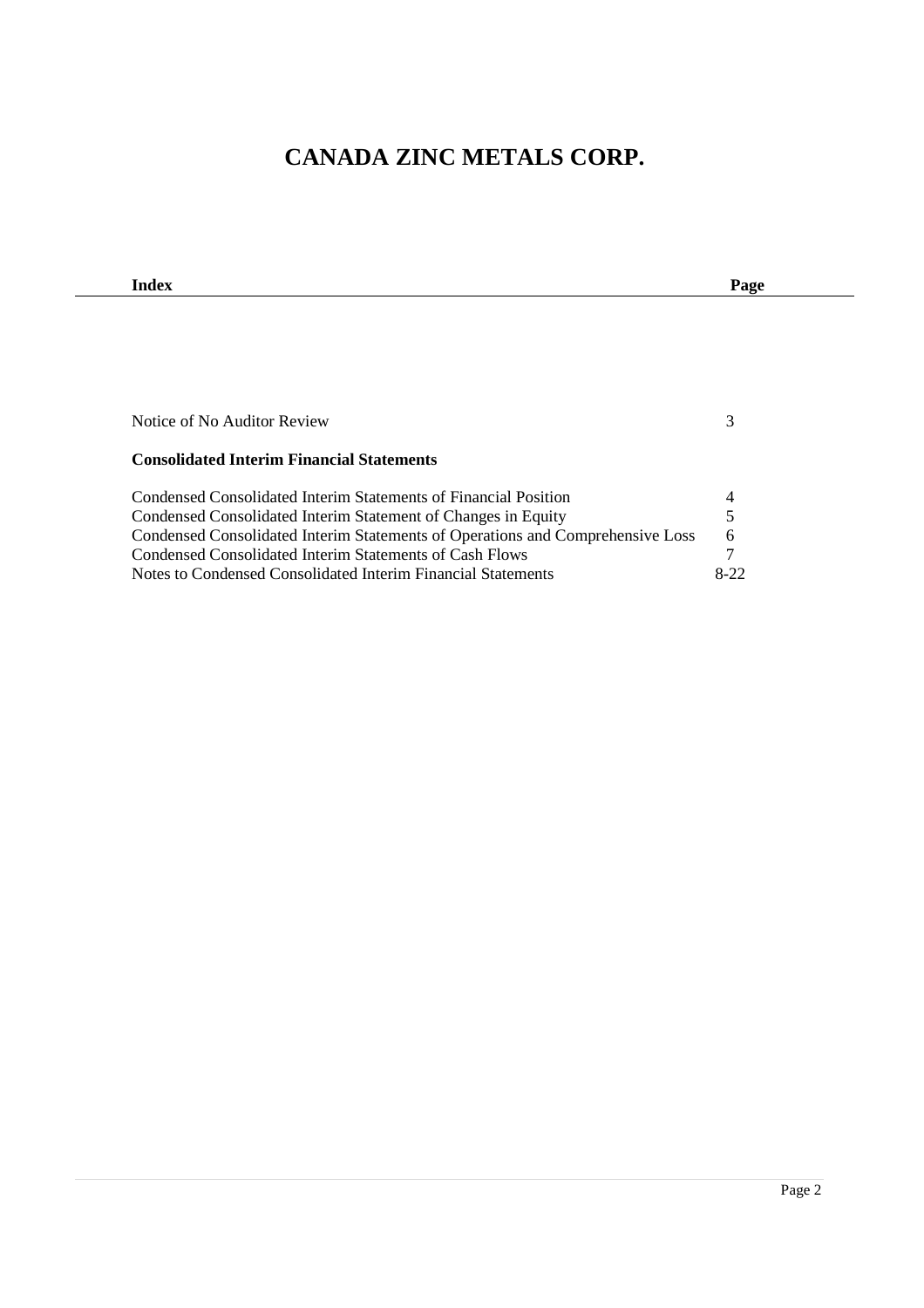### **NOTICE TO READER**

Under National Instrument 51-102, Part 4, subsection 4.3(3)(a), if an auditor has not performed a review of the condensed consolidated interim financial statements, they must be accompanied by a notice indicating that the financial statements have not been reviewed by an auditor.

The accompanying unaudited condensed consolidated interim financial statements of the Company have been prepared by management and approved by the Audit Committee and Board of Directors of the Company.

The Company's independent auditors have not performed a review of these condensed consolidated interim financial statements in accordance with the standards established by the Canadian Institute of Chartered Accountants for a review of interim financial statements by an entity's auditors.

May 17, 2017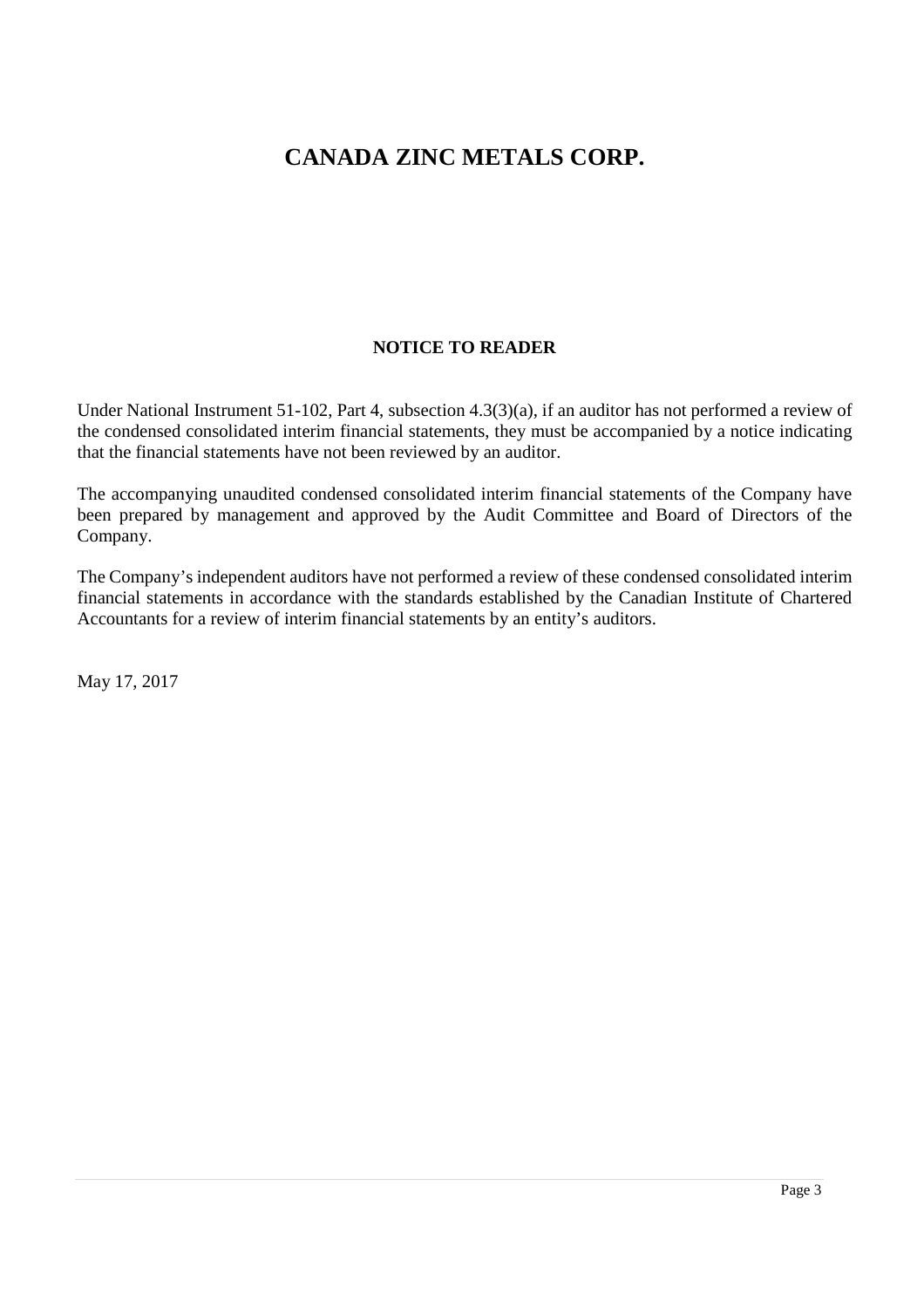Condensed Consolidated Interim Statements of Financial Position As at March 31, 2017 and June 30, 2016 (Expressed in Canadian Dollars - Unaudited)

|                                        |             | March 31, 2017 |              | June 30, 2016 |                |  |
|----------------------------------------|-------------|----------------|--------------|---------------|----------------|--|
|                                        | <b>Note</b> |                | (unaudited)  |               | (audited)      |  |
|                                        |             |                |              |               |                |  |
| <b>Assets</b>                          |             |                |              |               |                |  |
| Current assets                         |             |                |              |               |                |  |
| Cash                                   |             | \$             | 3,103,762    | \$            | 2,550,103      |  |
| Receivables                            | 3           |                | 23,286       |               | 14,641         |  |
| Prepaid expenses                       |             |                | 151,497      |               | 54,419         |  |
| Loan receivable                        | 4           |                | 105,973      |               |                |  |
| Marketable securities                  | 5           |                | 176,975      |               | 90,400         |  |
| Investments                            | 6           |                | 4,032,259    |               | 4,019,351      |  |
|                                        |             |                | 7,593,752    |               | 6,728,914      |  |
|                                        |             |                |              |               |                |  |
| Other assets                           | 7           |                | 332,500      |               | 332,500        |  |
| Equipment and leasehold improvements   | 10          |                | 327,816      |               | 402,776        |  |
| Refundable deposit                     |             |                |              |               | 75,000         |  |
| Exploration and evaluation assets      | 11          |                | 70,129,555   |               | 69,955,137     |  |
|                                        |             | \$             | 78,383,623   | \$            | 77,494,327     |  |
|                                        |             |                |              |               |                |  |
| <b>Liabilities and Equity</b>          |             |                |              |               |                |  |
| <b>Current liabilities</b>             |             |                |              |               |                |  |
| Trade payables and accrued liabilities | 8           | \$             | 42,884       | \$            | 139,130        |  |
| Due to related parties                 | 14          |                | 5,832        |               |                |  |
| Flow-through premium liability         | 9           |                | 140,833      |               |                |  |
|                                        |             |                | 189,549      |               | 139,130        |  |
|                                        |             |                |              |               |                |  |
| Deferred income tax liability          |             |                | 1,986,000    |               | 1,986,000      |  |
|                                        |             |                |              |               |                |  |
| <b>Equity</b>                          |             |                |              |               |                |  |
| Capital stock                          | 12          |                | 99,281,673   |               | 97,013,235     |  |
| Common stock subscribed                | 12          |                | 39,600       |               |                |  |
| Reserves                               | 12          |                | 13,693,338   |               | 13,063,384     |  |
| Deficit                                |             |                | (36,780,338) |               | (34, 632, 982) |  |
| Accumulated other comprehensive loss   |             |                | (26, 199)    |               | (74, 440)      |  |
|                                        |             |                | 76,208,074   |               | 75,369,197     |  |
|                                        |             | \$             | 78, 383, 623 | \$            | 77,494,327     |  |

**Nature and continuance of operations** (Note 1) **Subsequent events** (Note 17)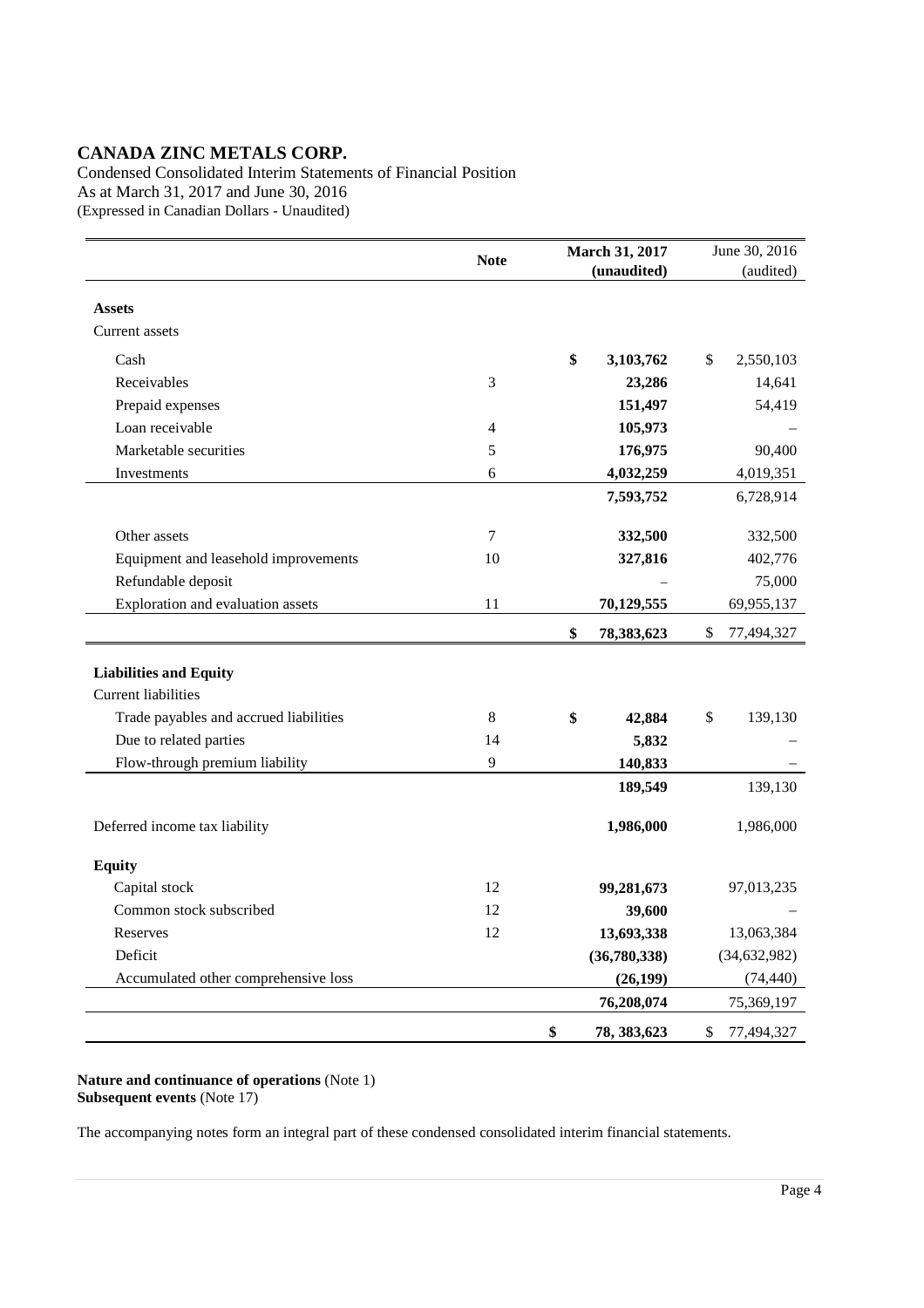### Condensed Consolidated Interim Statements of Changes in Equity

(Expressed in Canadian Dollars - Unaudited)

|                                    |      |                               |                                 | Capital Stock              |                              |                                |                          |                      |                                               |                     |
|------------------------------------|------|-------------------------------|---------------------------------|----------------------------|------------------------------|--------------------------------|--------------------------|----------------------|-----------------------------------------------|---------------------|
|                                    | Note | Number of<br>common<br>shares | Number of<br>treasury<br>shares | Common<br>shares<br>amount | Treasury<br>shares<br>amount | Common<br>stock<br>subscribed  | Reserves<br>(Note 12)    |                      | Accumulated<br>other<br>comprehensive<br>loss | <b>Total Equity</b> |
| <b>Balance, June 30, 2015</b>      |      | 152,563,428                   | (145,000)                       | 97,138,443 \$<br>\$        | (49, 873)                    | \$<br>$\overline{\phantom{0}}$ | 13,004,220<br>\$         | \$ (31,661,766)      | \$<br>(1,654,360)                             | 76,776,664<br>\$    |
| Treasury shares cancelled          | 12   | (149,000)                     | 149,000                         | (94, 978)                  | 50,808                       |                                | 44,170                   |                      |                                               |                     |
| Treasury shares repurchased        | 12   |                               | (157,000)                       |                            | (22, 802)                    |                                |                          |                      |                                               | (22,802)            |
| Share-based compensation           | 12   |                               |                                 |                            |                              | $\overline{\phantom{0}}$       | 11,266                   |                      |                                               | 11,266              |
| Change in fair value of securities | 5    |                               |                                 |                            |                              |                                |                          |                      | 1,573,143                                     | 1,573,143           |
| Net loss for the period            |      |                               |                                 |                            |                              | $\equiv$                       | $\overline{\phantom{0}}$ | (2,524,886)          | $\overline{\phantom{m}}$                      | (2,524,886)         |
| Balance, March 31, 2016            |      | 152,414,428                   | (153,000)                       | 97,043,465                 | (21, 867)                    | $\overline{\phantom{0}}$       | 13,059,656               | (34, 186, 652)       | (81,217)                                      | 75,813,385          |
| Treasury shares repurchased        | 12   |                               | (45,000)                        |                            | (8,363)                      |                                |                          |                      |                                               | (8,363)             |
| Share-based compensation           |      |                               |                                 |                            |                              |                                | 3,728                    |                      |                                               | 3,728               |
| Change in fair value of securities | 5    |                               |                                 |                            |                              |                                |                          |                      | 6,777                                         | 6,777               |
| Net loss for the period            |      |                               |                                 |                            |                              | $\equiv$                       |                          | (446, 330)           | $\overline{\phantom{m}}$                      | (446,330)           |
| <b>Balance, June 30, 2016</b>      |      | 152,414,428                   | (198,000)                       | 97,043,465                 | (30, 230)                    | $\overline{\phantom{0}}$       | 13,063,384               | (34, 632, 982)       | (74, 440)                                     | 75,369,197          |
| Treasury shares repurchased        | 12   | $\overline{\phantom{0}}$      | (297,000)                       | $\overline{\phantom{m}}$   | (101, 924)                   |                                |                          |                      | $\overline{\phantom{0}}$                      | (101, 924)          |
| Treasury shares cancelled          | 12   | (215,000)                     | 215,000                         | (136,956)                  | 33,800                       | $\qquad \qquad -$              | 103,156                  |                      |                                               |                     |
| Private placement                  | 12   | 5,463,500                     | $\overline{\phantom{0}}$        | 2,185,400                  |                              |                                |                          |                      |                                               | 2,185,400           |
| Flow-through private placements    | 12   | 1,173,608                     | $\overline{\phantom{0}}$        | 610,276                    |                              |                                |                          |                      | $\overline{\phantom{0}}$                      | 610,276             |
| Flow-through premium liability     | 9    |                               | $\qquad \qquad -$               | (140, 833)                 |                              |                                |                          |                      |                                               | (140, 833)          |
| Share issuance costs               | 12   |                               | $\overline{\phantom{0}}$        | (238, 577)                 |                              |                                |                          |                      |                                               | (238, 577)          |
| Common stock subscribed            | 12   |                               |                                 |                            | $\overline{\phantom{a}}$     | 39,600                         |                          |                      |                                               | 39,600              |
| Exercise of share options          | 12   | 45,000                        |                                 | 57,252                     |                              |                                | (46,902)                 |                      |                                               | 10,350              |
| Share-based compensation           | 12   |                               |                                 |                            |                              | $\overline{\phantom{0}}$       | 573,700                  |                      |                                               | 573,700             |
| Change in fair value of securities | 5    |                               |                                 |                            |                              |                                |                          |                      | 48,241                                        | 48,241              |
| Net loss for the period            |      |                               |                                 |                            |                              |                                | $\overline{\phantom{m}}$ | (2,147,356)          |                                               | (2,147,356)         |
| Balance, March 31, 2017            |      | 158,881,536                   | (280,000)                       | 99,380,027<br>\$           | (98, 354)<br>-\$             | 39,600<br>\$                   | \$<br>13,693,338         | $$ (36,780,338)$ \\$ | (26,199)                                      | \$76,208,074        |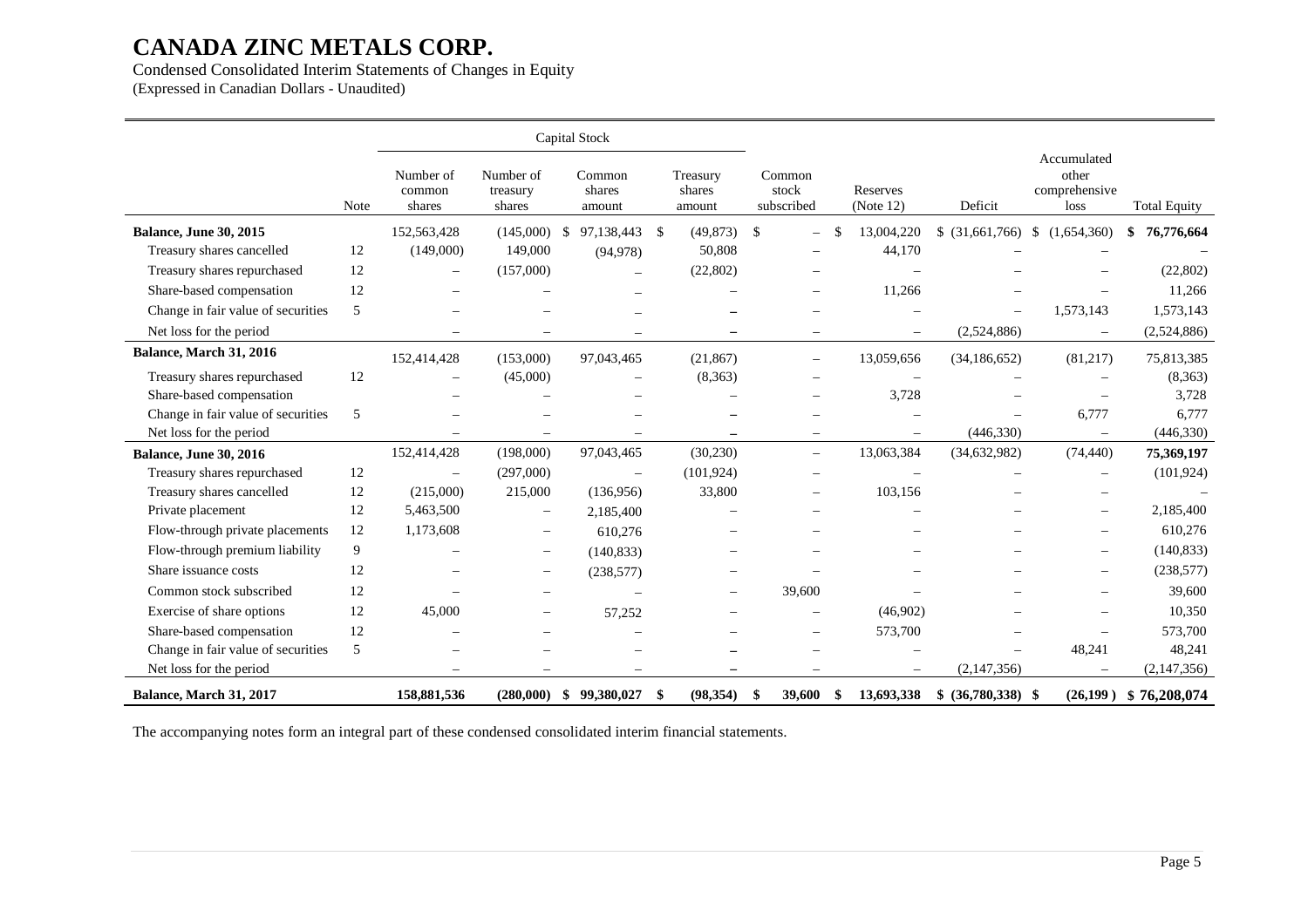Condensed Consolidated Interim Statements of Operations and Comprehensive Loss (Expressed in Canadian Dollars - Unaudited)

|                                                                    | Three months ended |           |             |              |             |           |               |    | Nine months ended |  |
|--------------------------------------------------------------------|--------------------|-----------|-------------|--------------|-------------|-----------|---------------|----|-------------------|--|
|                                                                    |                    | March 31, |             |              |             | March 31, |               |    |                   |  |
|                                                                    | <b>Note</b>        |           | 2017        |              | 2016        |           | 2017          |    | 2016              |  |
| <b>ADMINISTRATION</b><br><b>EXPENSES</b>                           |                    |           |             |              |             |           |               |    |                   |  |
| Administration                                                     | 14                 | \$        | 15,000      | \$           | 15,000      | \$        | 45,000        | \$ | 45,000            |  |
| Bank charges and interest                                          |                    |           | 400         |              | 312         |           | 1,356         |    | 1,393             |  |
| Bonuses (recovery)                                                 | 14                 |           |             |              | (833)       |           | 89,198        |    | 11,067            |  |
| Consulting                                                         |                    |           | 50,312      |              | 41,251      |           | 310,937       |    | 66,875            |  |
| Depreciation                                                       | 10                 |           | 783         |              | 1,523       |           | 2,674         |    | 4,618             |  |
| Directors' fees                                                    | 14                 |           | 10,000      |              | 10,000      |           | 30,000        |    | 30,000            |  |
| Flow-through taxes                                                 | 9                  |           |             |              | 2           |           |               |    | 262               |  |
| Investor relations                                                 |                    |           | 6,616       |              | 449         |           | 41,396        |    | 2,340             |  |
| Management fees                                                    | 14                 |           | 88,500      |              | 88,500      |           | 265,500       |    | 265,500           |  |
| Marketing                                                          |                    |           | 76,903      |              |             |           | 208,841       |    | 15,402            |  |
| Office and miscellaneous                                           |                    |           | 16,467      |              | 19,130      |           | 62,307        |    | 56,850            |  |
| Professional fees                                                  |                    |           |             |              | 625         |           | 16,008        |    | 2,345             |  |
| <b>Regulatory fees</b>                                             |                    |           | 2,650       |              | 1,725       |           | 16,549        |    | 11,254            |  |
| Rent                                                               |                    |           | 24,815      |              | 28,527      |           | 74,777        |    | 86,360            |  |
| Share-based compensation                                           | 12                 |           | 39,520      |              | 3,728       |           | 573,700       |    | 11,266            |  |
| Transfer agent fees                                                |                    |           | 2,865       |              | 1,459       |           | 6,568         |    | 4,004             |  |
| Travel and promotion                                               |                    |           | 71,301      |              | 25,400      |           | 175,965       |    | 100,750           |  |
| Wages and benefits                                                 |                    |           | 79,236      |              | 130,837     |           | 293,947       |    | 369,479           |  |
| Loss before other items                                            |                    |           | (485, 368)  |              | (367, 635)  |           | (2, 214, 723) |    | (1,084,765)       |  |
| <b>OTHER ITEMS</b>                                                 |                    |           |             |              |             |           |               |    |                   |  |
| Interest income                                                    |                    |           | 24,811      |              | 19,313      |           | 67,367        |    | 73,268            |  |
| Loss on sale of marketable<br>securities                           | 5                  |           |             |              |             |           |               |    | (578, 629)        |  |
| Write-off of marketable                                            |                    |           |             |              |             |           |               |    |                   |  |
| securities                                                         | 5                  |           |             |              |             |           |               |    | (1,071,485)       |  |
|                                                                    |                    |           | 24,811      |              | 19,313      |           | 67,367        |    | (1,576,846)       |  |
| Loss before income taxes                                           |                    |           | (460, 557)  |              | (348, 322)  |           | (2,147,356)   |    | (2,661,611)       |  |
| Deferred income tax recovery                                       | 9                  |           |             |              |             |           |               |    | 136,725           |  |
| Loss before comprehensive loss                                     |                    |           | (460, 557)  |              | (348, 322)  |           | (2, 147, 356) |    | (2,524,886)       |  |
| Adjustment for change in fair<br>value of marketable<br>securities | 5                  |           | 61,696      |              | (13,686)    |           | 48,241        |    | (44, 456)         |  |
| Comprehensive loss for the period                                  |                    | \$        | (398, 861)  | $\mathbb{S}$ | (362,008)   | \$        | (2,099,115)   | \$ | (2,569,342)       |  |
| Basic and diluted loss per share                                   |                    | \$        | (0.003)     | \$           | (0.002)     | \$        | (0.014)       | \$ | (0.017)           |  |
| Weighted average number of                                         |                    |           |             |              |             |           |               |    |                   |  |
| common shares outstanding                                          |                    |           | 158,881,536 |              | 152,414,428 |           | 154,813,930   |    | 152,423,097       |  |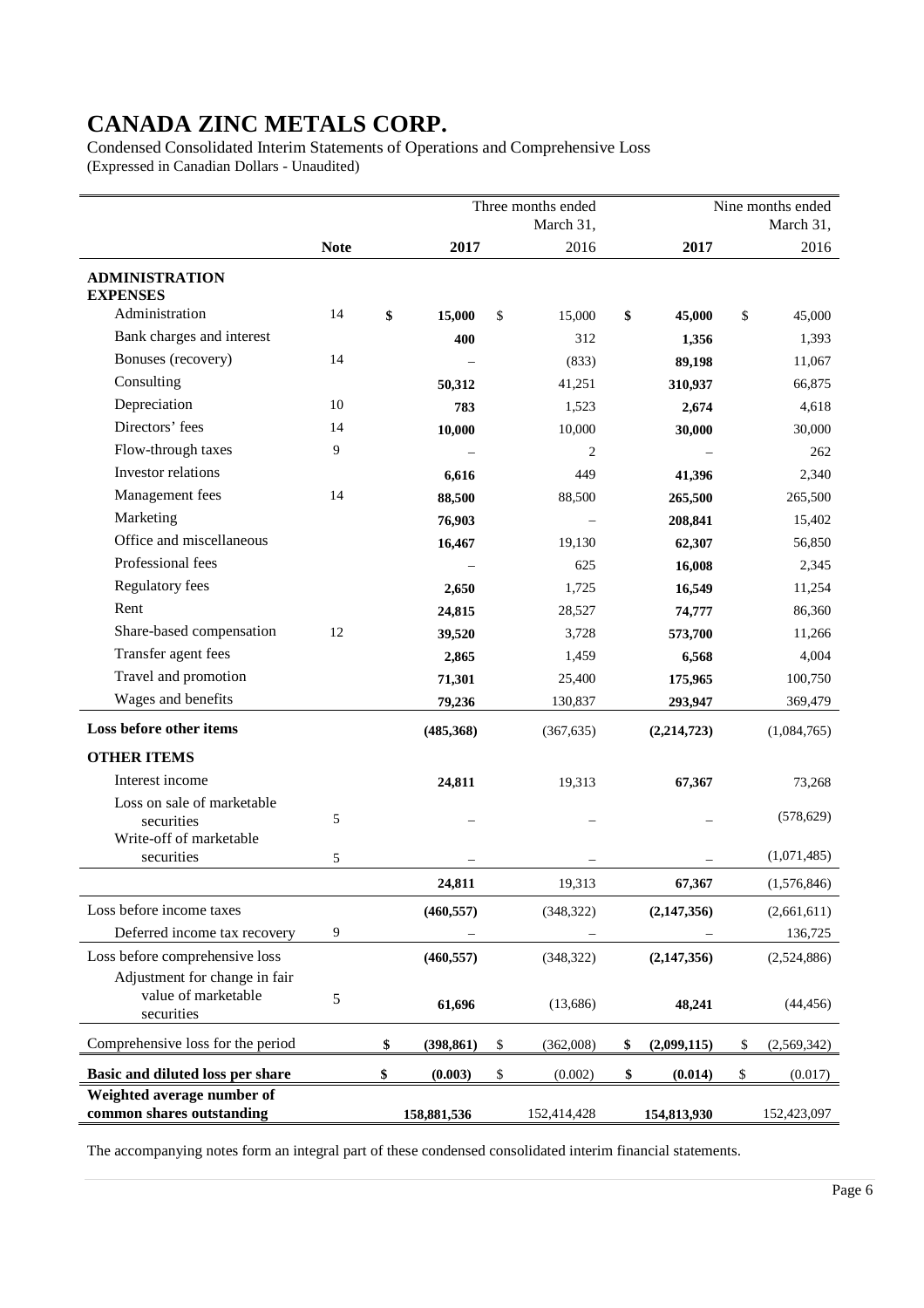Condensed Consolidated Interim Statements of Cash Flows (Expressed in Canadian Dollars - Unaudited)

|                                                                 | Nine months ended March 31, |    |               |  |  |  |
|-----------------------------------------------------------------|-----------------------------|----|---------------|--|--|--|
|                                                                 | 2017                        |    | 2016          |  |  |  |
| <b>CASH FLOWS FROM OPERATING ACTIVITIES</b>                     |                             |    |               |  |  |  |
| Net loss for the period<br>Items not affecting cash:            | \$<br>(2,147,356)           | \$ | (2,524,886)   |  |  |  |
| Depreciation                                                    | 2,674                       |    | 4,618         |  |  |  |
| Interest accrued on loan and investments                        | (49, 127)                   |    | (16,225)      |  |  |  |
| Loss on sale of marketable securities                           |                             |    | 578,629       |  |  |  |
| Share-based compensation                                        | 573,700                     |    | 11,266        |  |  |  |
| Write-off of marketable securities                              |                             |    | 1,071,485     |  |  |  |
| Deferred income tax recovery                                    |                             |    | (136, 725)    |  |  |  |
| Changes in non-cash working capital items:                      |                             |    |               |  |  |  |
| Receivables                                                     | (8,645)                     |    | 47,756        |  |  |  |
| Prepaid expenses                                                | (97, 078)                   |    | 16,590        |  |  |  |
| Accounts payable and accrued liabilities                        | (73, 379)                   |    | (111,508)     |  |  |  |
| Due to related parties                                          | 5,832                       |    | 671           |  |  |  |
| Cash used in operating activities                               | (1,793,379)                 |    | (1,058,329)   |  |  |  |
|                                                                 |                             |    |               |  |  |  |
| <b>CASH FLOWS FROM INVESTING ACTIVITIES</b><br>Investments, net | 30,247                      |    | (975, 988)    |  |  |  |
| Loan receivable                                                 | (100,000)                   |    |               |  |  |  |
| Marketable securities, net                                      | (38, 334)                   |    | (110,964)     |  |  |  |
| Refundable deposit                                              | 75,000                      |    | 23,429        |  |  |  |
| Equipment and leasehold improvements                            | (1, 551)                    |    | (34,213)      |  |  |  |
| Exploration and evaluation asset costs                          | (123, 449)                  |    | (2,039,468)   |  |  |  |
| Cash used in investing activities                               | (158,087)                   |    | (3, 137, 204) |  |  |  |
|                                                                 |                             |    |               |  |  |  |
| <b>CASH FLOWS FROM FINANCING ACTIVITIES</b>                     |                             |    |               |  |  |  |
| Issuance of capital stock from private placements, net          | 2,557,099                   |    |               |  |  |  |
| Common stock subscribed                                         | 39,600<br>10,350            |    |               |  |  |  |
| Exercise of options                                             | (101, 924)                  |    | (22, 802)     |  |  |  |
| Common shares repurchased                                       |                             |    |               |  |  |  |
| Cash generated from (used in) financing activities              | 2,505,125                   |    | (22, 802)     |  |  |  |
| Change in cash during the period                                | 553,659                     |    | (4,218,335)   |  |  |  |
| Cash, beginning of period                                       | 2,550,103                   |    | 9,068,599     |  |  |  |
| Cash, end of period                                             | \$<br>3,103,762             | \$ | 4,850,264     |  |  |  |

Supplemental disclosure with respect to cash flows (Note 13)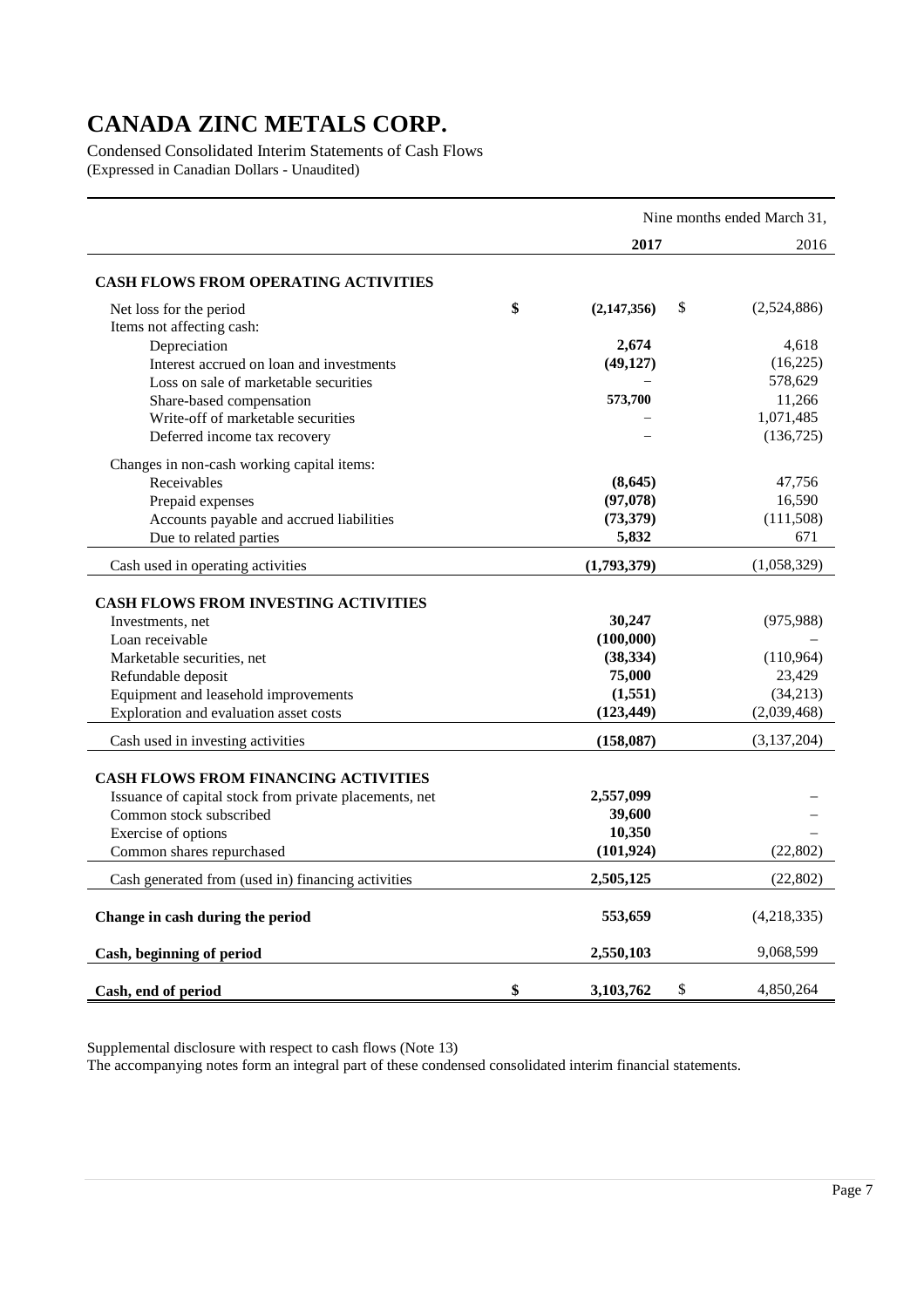Notes to Condensed Consolidated Interim Financial Statements For the six months ended March 31, 2017 and 2016 (Expressed in Canadian Dollars, unless otherwise stated) (Unaudited, prepared by management)

### **1. NATURE AND CONTINUANCE OF OPERATIONS**

Canada Zinc Metals Corp. (the "Company") is incorporated under the laws of the Province of British Columbia. The Company operates in one business segment, that being the exploration and evaluation of resource properties in Canada, and has not yet determined whether these properties contain ore reserves that are economically recoverable. The recoverability of the amounts shown for exploration and evaluation assets is dependent upon the existence of economically recoverable reserves, the ability of the Company to obtain necessary financing to complete their development, and upon future profitable production.

The Company's head office and principal address is Suite 2050-1055 West Georgia Street, PO Box 11121, Royal Centre, Vancouver, BC V6E 3P3. The registered and records office is Suite 400, 725 Granville Street, Vancouver, BC, V7Y 1G5.

These condensed consolidated interim financial statements have been prepared on a going concern basis, which presumes that the Company will be able to realize its assets and discharge its liabilities in the normal course of business for the foreseeable future. The Company has incurred losses since its inception and the ability of the Company to continue as a going-concern depends upon its ability to raise adequate financing and to commence profitable operations in the future.

While the Company has been successful in obtaining its required financing in the past, mainly through the issuance of equity capital, there is no assurance that such financing will be available or be available on favorable terms. An inability to raise additional financing may impact the future assessment of the Company as a going concern. The consolidated financial statements do not include adjustments to amounts and classifications of assets and liabilities that might be necessary should the Company be unable to continue operations.

At March 31, 2017, the Company has a positive working capital position of \$7,404,203 (June 30, 2016 - \$6,589,784). Management believes the Company has sufficient working capital to maintain its operations and fund its exploration activities for the next fiscal year.

#### **2. SIGNIFICANT ACCOUNTING POLICIES AND BASIS OF PREPARATION**

These financial statements were authorized for issue on May 17, 2017 by the directors of the Company.

#### *Statement of compliance*

These condensed consolidated interim financial statements have been prepared in accordance with International Accounting Standard 34, Interim Financial Reporting ("IAS 34") using accounting policies consistent with International Financial Reporting Standards ("IFRS") as issued by the International Accounting Standards Board ("IASB").

These condensed consolidated interim financial statements have been prepared using accounting policies consistent with those used in the Company's annual financial statements for the year ended June 30, 2016 except for new standards, interpretations and amendments mandatory effective for the first time from July 1, 2016.

It is, therefore, recommended that these condensed interim financial statements be read in conjunction with the Company's audited consolidated financial statements for the year ended June 30, 2016.

#### *Basis of preparation*

These condensed consolidated interim financial statements of the Company have been prepared on an accrual basis except for certain cash flow information and are based on historical costs, except for certain financial instruments classified as financial instruments at fair value through profit and loss or available-for-sale which are stated at their fair value.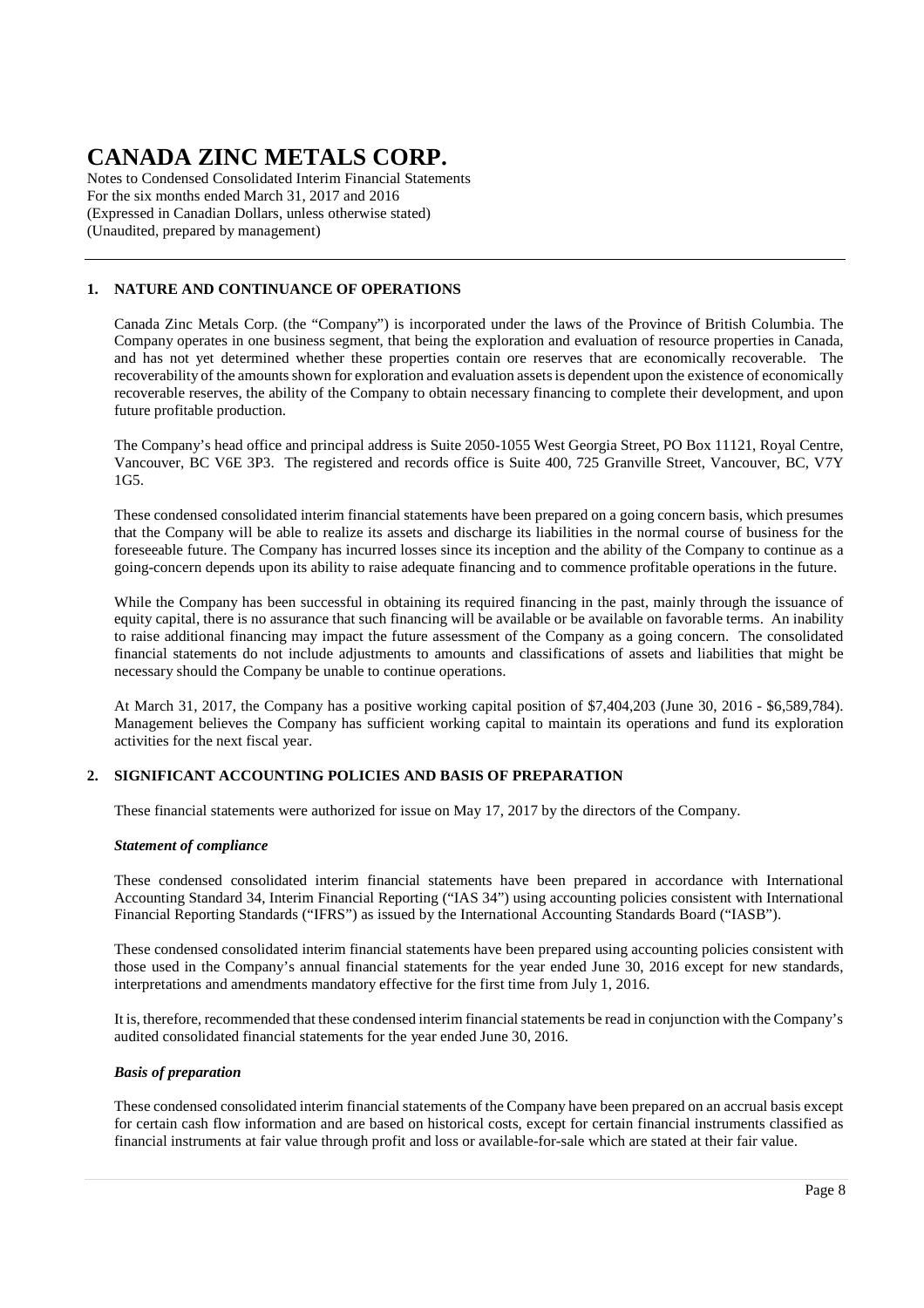Notes to Condensed Consolidated Interim Financial Statements For the six months ended March 31, 2017 and 2016 (Expressed in Canadian Dollars, unless otherwise stated) (Unaudited, prepared by management)

### **2. SIGNIFICANT ACCOUNTING POLICIES AND BASIS OF PREPARATION** (cont'd)

The consolidated interim financial statements are presented in Canadian dollars unless otherwise noted, which is also the functional currency of the Company and its subsidiary. The accounting policies chosen by the Company have been applied consistently to all periods presented.

#### *Principles of consolidation*

These condensed consolidated interim financial statements include amounts of the Company and its wholly owned subsidiary Ecstall Mining Corp. ("Ecstall"), a company incorporated under the laws of the Province of British Columbia and engaged in the exploration and evaluation of resource properties.

Subsidiaries are corporations in which the Company is able to control the financial operating, investing and financing activities and policies, which is the authority usually connected with holding majority voting rights. The consolidated financial statements include the accounts of the Company and its controlled entity from the date on which control was acquired. Ecstall uses the same reporting period and the same accounting policies as the Company.

All inter-entity balances and transactions, including unrealized profits and losses arising from inter-company transactions, have been eliminated in full on consolidation.

#### *New standards and interpretations issued but not yet effective*

Certain new standards, interpretations, amendments and improvements to existing standards were issued by the IASB or IFRIC that are mandatory for future accounting periods. The following have not yet been adopted by the Company and are being evaluated to determine their impact.

- IFRS 9: New standard that replaced IAS 39 for classification and measurement, tentatively effective for annual periods beginning on or after January 1, 2018.
- IFRS 15 Revenue from contracts with customers, the standard on revenue from contracts with customers was issued on May 28, 2014 and is effective for annual reporting periods beginning on or after January 1, 2018 for public entities with early adoption permitted.

### **3. RECEIVABLES**

|                              | March 31, 2017<br>June 30, 2016 |  |        |  |
|------------------------------|---------------------------------|--|--------|--|
| Government Sales Tax credits | 21,502                          |  | 14,303 |  |
| Accrued interest (Note 7)    | 1.784                           |  | 338    |  |
|                              | 23,286                          |  | 14,641 |  |

#### **4. LOAN RECEIVABLE**

During the nine months ended March 31, 2017, the Company advanced \$100,000 to a private company located in Ontario under a promissory note bearing interest at a rate of 10% per annum for a period of 6 months. The loan is classified as a short-term loan receivable subsequently measured at amortized cost. The loan matured on February 25, 2017 and was extended for an additional 6 month period bearing the same interest rate of 10% per annum.

At March 31, 2017, the loan receivable balance was \$105,973 (June 30, 2016 - \$Nil) including accrued interest of \$5,973 (June 30, 2016 - \$Nil).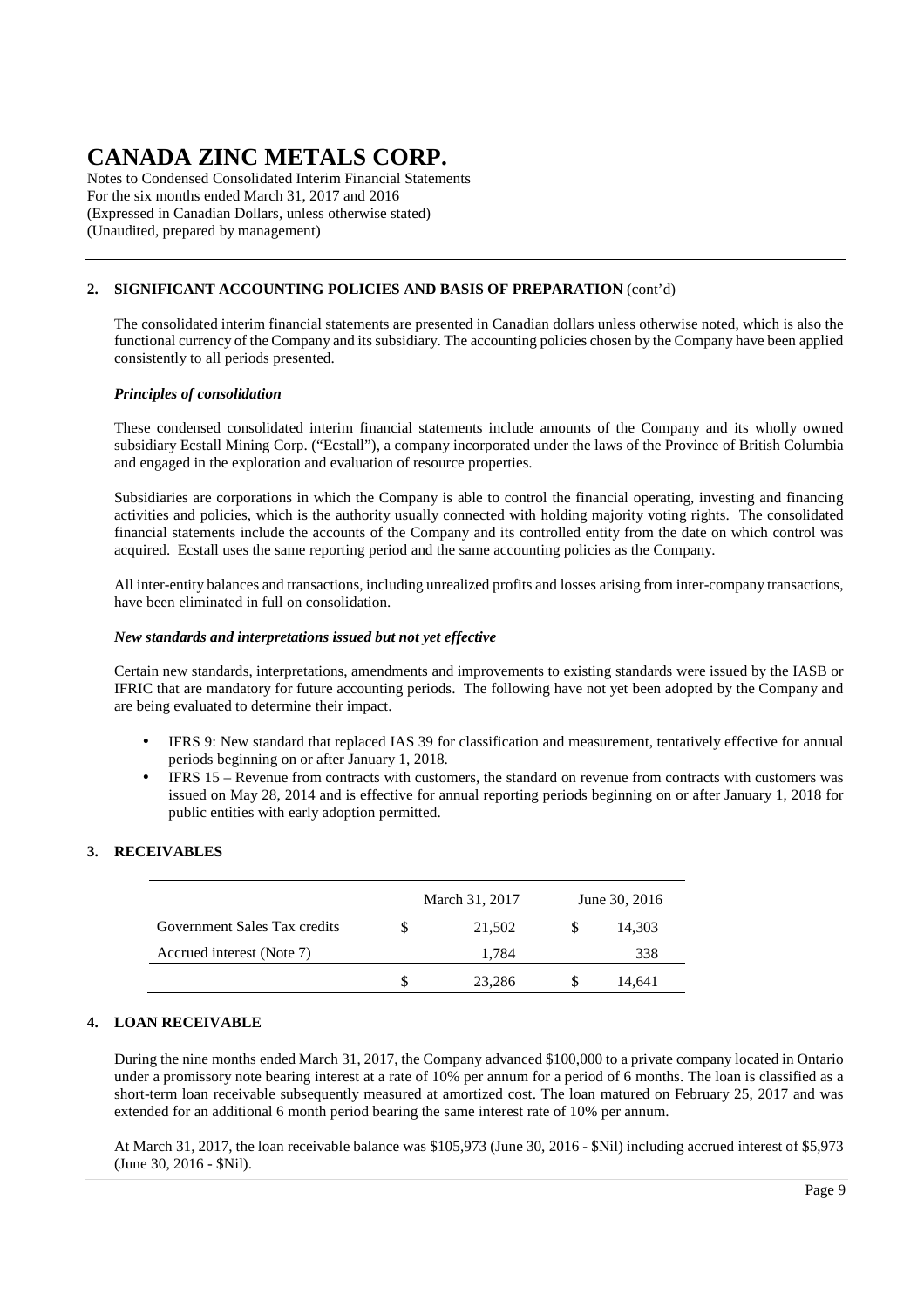Notes to Condensed Consolidated Interim Financial Statements For the six months ended March 31, 2017 and 2016 (Expressed in Canadian Dollars, unless otherwise stated) (Unaudited, prepared by management)

### **5. MARKETABLE SECURITIES**

The Company holds marketable securities that have been designated as available-for-sale as follows:

|                                                                | March 31, 2017 | June 30, 2016     |  |  |  |
|----------------------------------------------------------------|----------------|-------------------|--|--|--|
| Common shares of public companies:                             |                |                   |  |  |  |
| Fair value, beginning of period                                | \$<br>90.400   | \$<br>48,245      |  |  |  |
| Purchases                                                      | 38,334         | 116,454           |  |  |  |
| Proceeds from sales                                            |                | $(4,105)^1$       |  |  |  |
| Losses realized on sale                                        |                | $(578,629)^1$     |  |  |  |
| Write-off of marketable securities                             |                | $(1,071,485)^2$   |  |  |  |
| Reclassification of previously recognized<br>unrealized losses |                | $1,617,599^{1,2}$ |  |  |  |
| Unrealized gains (losses)                                      | 48.241         | (37,679)          |  |  |  |
| Fair value, end of period                                      | \$<br>176.975  | 90,400            |  |  |  |

(1) During the year ended June 30, 2016, the Company realized an aggregate loss of \$578,629 on the sale of marketable securities, which includes a reclassification of previously recognized unrealized losses of \$569,834 from Accumulated Other Comprehensive Loss ("AOCL") to Deficit.

(2) During the year ended June 30, 2016, the Company recorded a \$1,071,485 write-off for its holdings in a suspended company. The write-off amount included a reclassification of previously accumulated unrealized losses of \$1,047,765 from AOCL to Deficit.

### **6. INVESTMENTS**

Investments consist of highly liquid Canadian dollar denominated non-redeemable guaranteed investment certificates ("GIC") yielding an average fixed interest rate of 1.3% per annum with maturity dates within one year. The investments are classified as FVTPL financial assets. The counter-party is a financial institution.

At March 31, 2017, the Company held two GIC investments with total principal amount of \$4,000,000 (June 30, 2016 - \$4,000,000) and total accrued interest of \$32,259 (June 30, 2016 - \$19,351).

During the nine months ended March 31, 2017, one of the Company's GIC investment with the principal amount of \$2,000,000 matured paying interest of \$30,247. On December 12, 2016, the Company re-invested \$2,000,000 into a new redeemable GIC.

### **7. OTHER ASSETS**

Other assets comprise of reclamation bonds totaling \$332,500 (June 30, 2016 – \$332,500) posted as security deposits with the Government of British Columbia in relation to the Akie and Kechika Regional properties. The reclamation bonds are deposited in GICs through a financial institution and earn an average annual variable interest rate of approximately 1.00% and reinvested on an annual basis immediately at maturity. Interest accrued on the GICs is included in receivables (Note 3).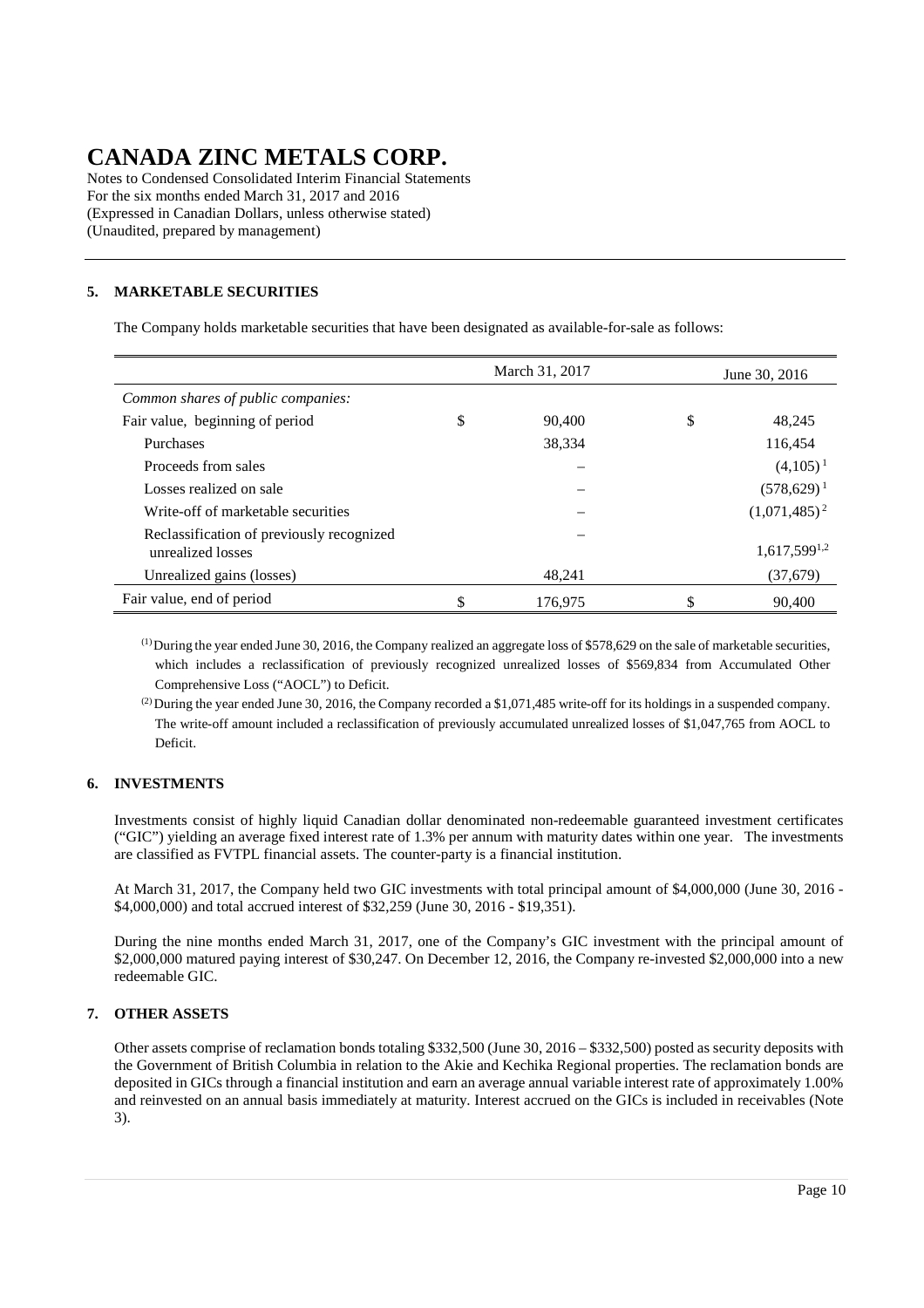Notes to Condensed Consolidated Interim Financial Statements For the six months ended March 31, 2017 and 2016 (Expressed in Canadian Dollars, unless otherwise stated) (Unaudited, prepared by management)

### **8. TRADE PAYABLES AND ACCRUED LIABILITIES**

|                            |    | March 31, 2017 | June 30, 2016 |         |  |  |  |
|----------------------------|----|----------------|---------------|---------|--|--|--|
| Trade payables             | S  | 15,259         | S             | 97,130  |  |  |  |
| <b>Accrued liabilities</b> |    | 27,625         |               | 42,000  |  |  |  |
|                            | \$ | 42,884         | S             | 139,130 |  |  |  |

### **9. FLOW-THROUGH PREMIUM LIABILITY**

|                                          |   | March 31, 2017 | June 30, 2016 |           |  |  |
|------------------------------------------|---|----------------|---------------|-----------|--|--|
| Balance, beginning of period<br>Recorded | J | 140,833        | S             | 136,725   |  |  |
| Amortized                                |   |                |               | (136,725) |  |  |
| Balance, end of period                   |   | 140,833        |               |           |  |  |

On December 15, 2016, the Company completed a flow-through private placement of 1,173,608 shares (Note 12(b)(i)) at a price of \$0.52 per flow-through share. The Company recorded a flow-through liability of \$140,833 (2016 - \$Nil) in connection with the flow-through private placement, which was calculated based on an estimated premium of approximately \$0.12 per flow-through share issued.

The flow-through premium liability does not represent a cash liability to the Company, and is to be fully amortized to the statement of operations and comprehensive loss pro-rata with the amount of qualifying flow-through expenditures that will be incurred in calendar 2017. The flow-through agreements require the Company to renounce certain deductions for Canadian exploration expenditures incurred on the Company's resource properties. The Company has renounced exploration expenditures of \$610,276 to the flow-through subscribers for calendar 2016 using the "look-back" rule and intends to incur the expenditures in the current calendar year.

When the Company uses the "look-back" rule to renounce exploration expenditures to investors before the Company actually incurs them, the Company is liable for the flow-through Part XII.6 tax ("FT Tax"). The reconciliations of the accrued and paid FT Tax for the nine months ended March 31, 2017 and the year ended June 30, 2016 are as follows:

|                              | March 31, 2017 | June 30, 2016 |  |         |  |  |
|------------------------------|----------------|---------------|--|---------|--|--|
| Balance, beginning of period |                |               |  | 8,006   |  |  |
| Accrued                      |                |               |  | 262     |  |  |
| FT Tax paid                  |                |               |  | (8.268) |  |  |
| Balance, end of period       |                |               |  |         |  |  |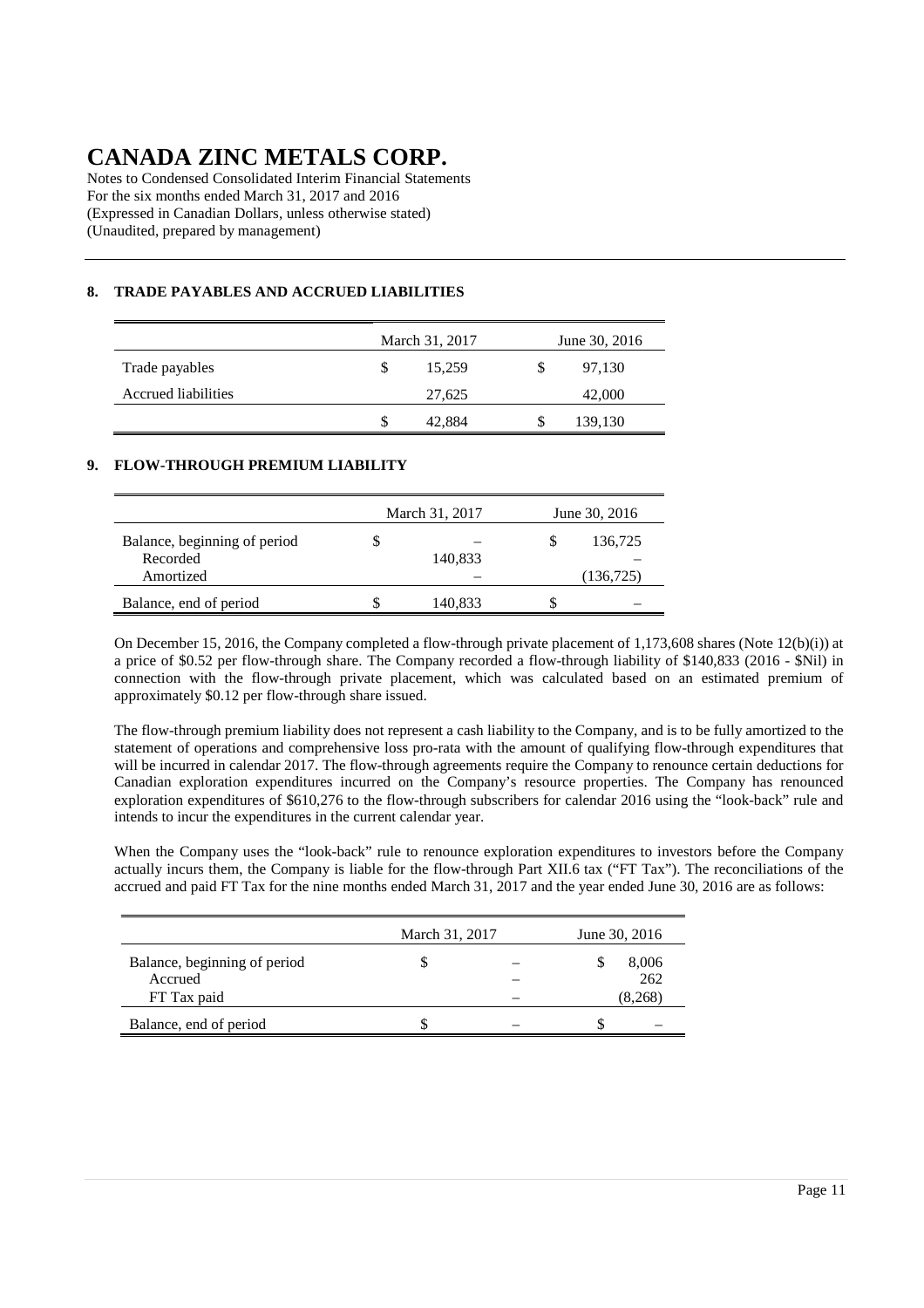Notes to Condensed Consolidated Interim Financial Statements For the six months ended March 31, 2017 and 2016 (Expressed in Canadian Dollars, unless otherwise stated) (Unaudited, prepared by management)

#### **10. EQUIPMENT AND LEASEHOLD IMPROVEMENTS**

|                                  | Computers<br>and software |     | Office<br>equipment<br>and furniture | Office<br>leasehold<br>improvements |               | License $(1)$     |               | Vehicle <sup>(1)</sup> |     | Camp<br>equipment and<br>$fixtures^{(1)}$ |     | Camp<br>structures and<br>upgrades <sup>(1)</sup> |     | Total       |
|----------------------------------|---------------------------|-----|--------------------------------------|-------------------------------------|---------------|-------------------|---------------|------------------------|-----|-------------------------------------------|-----|---------------------------------------------------|-----|-------------|
| Cost:                            |                           |     |                                      |                                     |               |                   |               |                        |     |                                           |     |                                                   |     |             |
| At June 30, 2015                 | \$<br>18,217              | \$  | 18,228                               | \$<br>4,616                         | <sup>\$</sup> | 19,000            | \$            | 37,026                 | \$  | 310,678                                   | \$  | 654,554                                           | \$  | 1,062,319   |
| Acquisition                      |                           |     | 1,474                                |                                     |               |                   |               | —                      |     | 34,213                                    |     |                                                   |     | 35,687      |
| At June 30, 2016                 | \$<br>18,217              | \$  | 19,702                               | \$<br>4,616                         | \$            | 19,000            | \$            | 37,026                 | \$  | 344,891                                   | \$  | 654,554                                           | \$  | 1,098,006   |
| Acquisition                      | 1,551                     |     | —                                    |                                     |               |                   |               |                        |     |                                           |     |                                                   |     | 1,551       |
| At March 31, 2017                | \$<br>19,768              | S   | 19,702                               | \$<br>4,616                         | S             | 19,000            | <sup>\$</sup> | 37,026                 | \$  | 344,891                                   | \$  | 654,554                                           |     | \$1,099,557 |
| <b>Accumulated depreciation:</b> |                           |     |                                      |                                     |               |                   |               |                        |     |                                           |     |                                                   |     |             |
| At June 30, 2015                 | \$<br>12,186              | \$  | 10,352                               | \$<br>3,231                         | \$            | 18,697            | \$            | 28,938                 | \$  | 153,804                                   | \$  | 338,332                                           | \$  | 565,540     |
| Depreciation                     | 3,649                     |     | 1,722                                | 924                                 |               | 303               |               | 2,426                  |     | 41,611                                    |     | 79,055                                            |     | 129,690     |
| At June 30, 2016                 | \$<br>15,835              | \$  | 12,074                               | \$<br>4,155                         | \$            | 19,000            | <sup>\$</sup> | 31,364                 | \$  | 195,415                                   | \$. | 417,387                                           | \$  | 695,230     |
| Depreciation                     | 1,068                     |     | 1,145                                | 461                                 |               | —                 |               | 1,275                  |     | 28,052                                    |     | 44,510                                            |     | 76,511      |
| At March 31, 2017                | \$<br>16,903              | \$. | 13,219                               | \$<br>4,616                         | \$.           | 19,000            | <sup>\$</sup> | 32,639                 | \$  | 223,467                                   | S.  | 461,897                                           | \$. | 771,741     |
| Net book value:                  |                           |     |                                      |                                     |               |                   |               |                        |     |                                           |     |                                                   |     |             |
| At June 30, 2016                 | \$<br>2,382               | \$  | 7,628                                | \$<br>461                           | \$            | $\qquad \qquad -$ | <sup>\$</sup> | 5,662                  | \$  | 149,476                                   | S.  | 237,167                                           | \$  | 402,776     |
| At March 31, 2017                | \$<br>2,865               | \$  | 6,483                                | \$<br>—                             | \$            | $\qquad \qquad -$ | \$.           | 4,387                  | \$. | 121,424                                   |     | 192,657                                           | \$  | 327,816     |

(1) License, vehicles, camp equipment and fixtures and camp upgrades are used for exploration and evaluation activities. Depreciation for these items of \$73,837 for the nine months ended March 31, 2017 (2016 - \$92,508) has been capitalized to exploration and evaluation assets (Note 11). Depreciation of the remaining items of \$2,674 (2015 - \$3,095) has been expensed.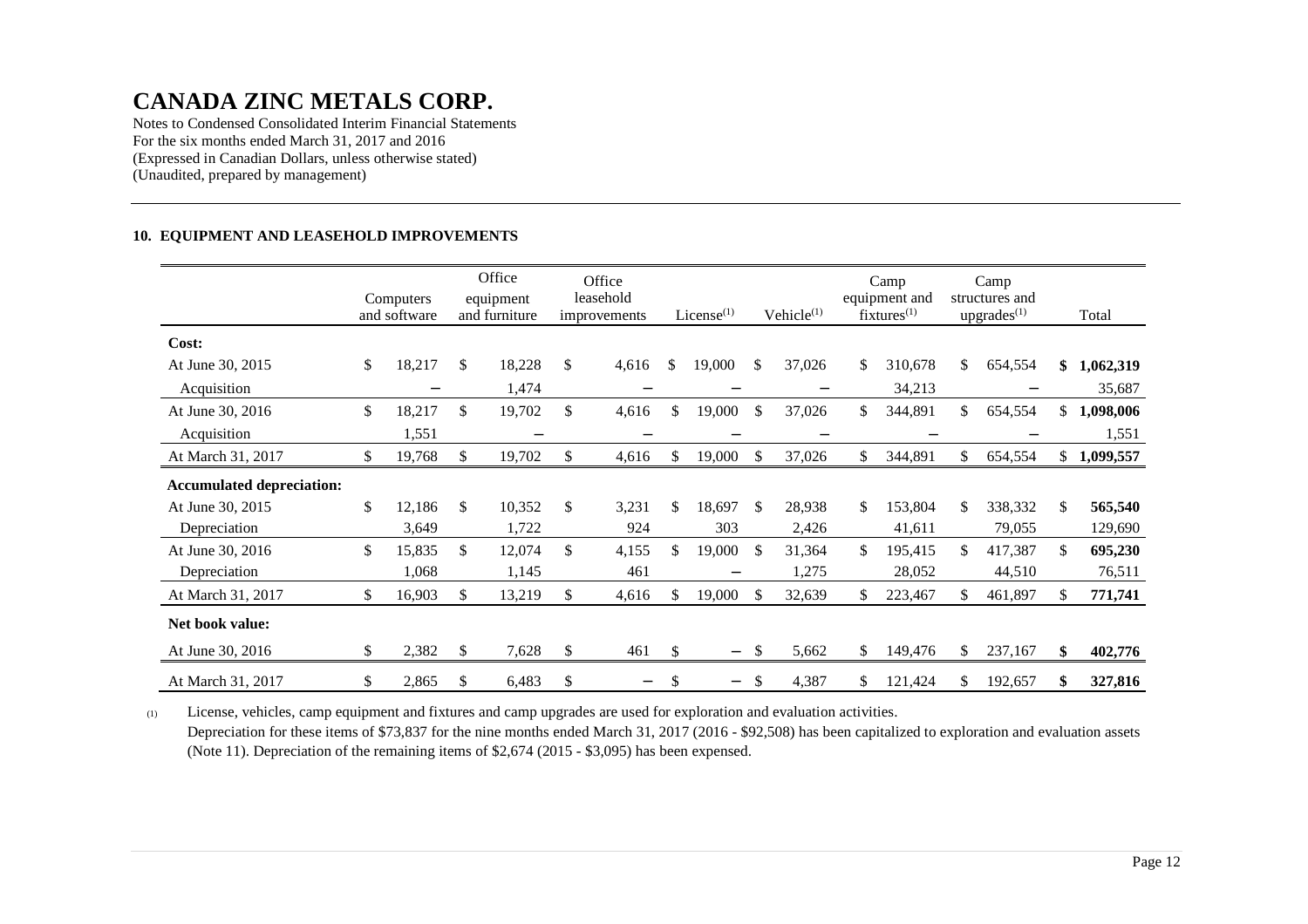Notes to Condensed Consolidated Interim Financial Statements For the nine months ended March 31, 2017 and 2016 (Expressed in Canadian Dollars, unless otherwise stated) (Unaudited, prepared by management)

### **11. EXPLORATION AND EVALUATION ASSETS**

Title to exploration and evaluation assets involves certain inherent risks due to the difficulties of determining the validity of certain claims as well as the potential for problems arising from the frequently ambiguous conveyancing history characteristic of many resource claims. The Company has investigated title to all of its exploration and evaluation assets and, to the best of its knowledge, title to all of its claims are in good standing.

#### **Akie Property, British Columbia**

The Akie property is the Company's flagship exploration project and is host to the Cardiac Creek SEDEX Zn-Pb-Ag deposit. The Company owns a 100% interest in the Akie property, which resulted from Company expenditures and the acquisition of Ecstall Mining Corporation.

#### **Kechika Regional project, British Columbia**

The Kechika Regional project, represented by a series of contiguous property blocks including Pie and Mt. Alcock, extends northwest from the Akie property. The Company owns a 100% interest in these properties, which were acquired during fiscal 2007 and 2008, including the acquisition of Ecstall. The interest in the Mt. Alcock property is subject to a 1.0 % net smelter royalty.

In September 2013, the Company entered into an option agreement (the "Agreement') with Teck Resources Limited ("Teck") that would see Teck acquire up to a 70% interest in the Company's Pie, Cirque East and Yuen properties (the "Property"), three of the 10 regional properties that make up the Kechika Regional Project. The terms of the Agreement were amended on September 23, 2015 to revise the dates on which required exploration expenditures had to be incurred.

The Agreement outlines two options (the "Options") that are subject to certain expenditure requirements as outlined below:

- Under the first Option, Teck can earn an undivided 51% interest in and to the Property by incurring a cumulative aggregate of \$3,500,000 in exploration expenditures on the Property on or before December 31, 2017 (extended from September 30, 2017), with \$500,000 in exploration expenditures to be completed on or before September 30, 2014 (incurred) and \$1,295,000 (amended from \$1,500,000 and incurred) in cumulative exploration expenditures to be completed on or before December 31, 2015 (extended from September 30, 2015).
- Under the second Option, Teck may elect to acquire an additional 19% interest in the Property for a total of 70% by incurring an additional \$5,000,000 in exploration expenditures (for a total aggregate of \$8,500,000 in exploration expenditures) on the Property on or before September 30, 2019.

Subject to one or more of the Options being exercised, Teck and the Company will form a joint venture to continue with exploration and, if warranted, development of the Property.

The Company received a summary of costs from Teck confirming that during 2016 a total of \$1,644,201 was spent on the Property on mapping, sampling, geophysics and drilling. The cumulative expenditures incurred on the Property total \$3,034,800 to the end of December 31, 2016.

Portions of the Property fall within the area of interest provisions of the Teck and Korea Zinc joint venture (the "T-KZ JV") on their adjoining Cirque property. Korea Zinc elected to include the Agreement under the T-KZ JV and delivered Notice of Participation in the Agreement to the Company in November of 2013. Teck and Korea Zinc each hold a 50% interest in the T-KZ JV and, as a result of the Notice of Participation, will share any interest which may be acquired under the Agreement.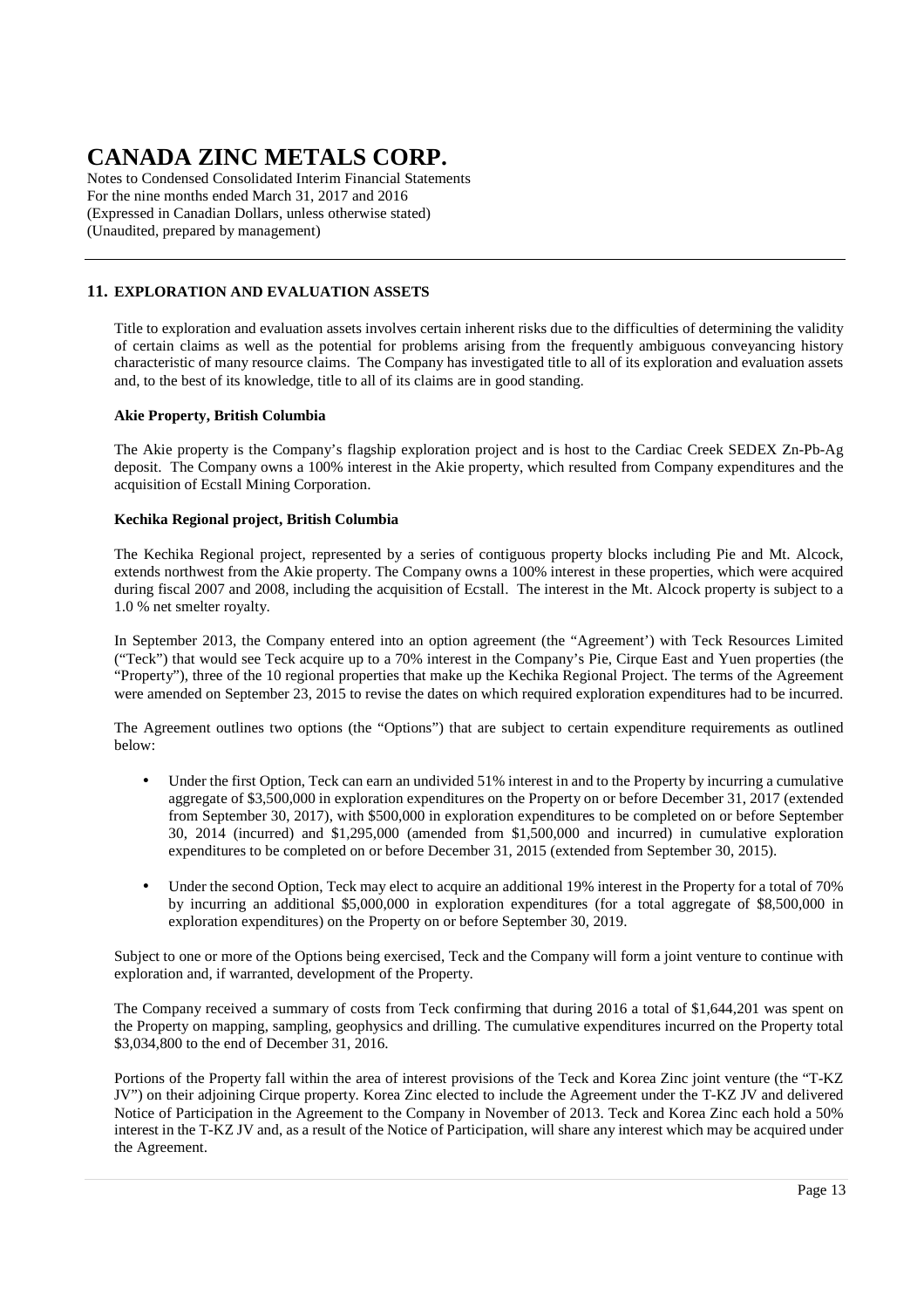Notes to Condensed Consolidated Interim Financial Statements For the nine months ended March 31, 2017 and 2016 (Expressed in Canadian Dollars, unless otherwise stated) (Unaudited, prepared by management)

### **11. EXPLORATION AND EVALUATION ASSETS** (cont'd)

Summary of exploration expenditures incurred on various properties:

|                                                        | <b>Akie Property</b> |              | <b>Kechika Regional</b> | <b>Total</b> |              |  |
|--------------------------------------------------------|----------------------|--------------|-------------------------|--------------|--------------|--|
| <b>Acquisition Costs:</b>                              |                      |              |                         |              |              |  |
| Balance, June 30, 2015 and 2016, and<br>March 31, 2017 | \$                   | 24, 165, 241 | \$<br>336,785           | \$           | 24,502,026   |  |
| Deferred exploration costs:                            |                      |              |                         |              |              |  |
| <b>Balance, June 30, 2015</b>                          | \$                   | 39,114,298   | \$<br>4,624,430         | \$           | 43,738,728   |  |
| Camp equipment, depreciation                           |                      | 123,395      |                         |              | 123,395      |  |
| Airborne geophysical survey                            |                      | 6,725        | 6,175                   |              | 12,900       |  |
| Drilling                                               |                      | 1,440,861    |                         |              | 1,440,861    |  |
| Geology                                                |                      | 49,517       | 938                     |              | 50,455       |  |
| Community consultations                                |                      | 95,937       |                         |              | 95,937       |  |
| Environmental studies and permit                       |                      |              |                         |              |              |  |
| compliance monitoring                                  |                      | 76,126       |                         |              | 76,126       |  |
| Less:                                                  |                      |              |                         |              |              |  |
| METC*                                                  |                      | (85,291)     |                         |              | (85,291)     |  |
| <b>Balance, June 30, 2016</b>                          |                      | 40,821,568   | 4,631,543               |              | 45, 453, 111 |  |
| Camp equipment, depreciation                           |                      | 73,837       |                         |              | 73,837       |  |
| Camp rental                                            |                      | 15,000       |                         |              | 15,000       |  |
| Engineering review                                     |                      | 30,258       |                         |              | 30,258       |  |
| Geology                                                |                      | 31,937       | 1,250                   |              | 33,187       |  |
| Geophysics                                             |                      | 2,075        | 4,200                   |              | 6,275        |  |
| Environmental studies and permit                       |                      |              |                         |              |              |  |
| compliance monitoring                                  |                      | 15,861       |                         |              | 15,861       |  |
| Balance, March 31, 2017                                | \$                   | 40,990,536   | \$<br>4,636,993         | \$           | 45,627,529   |  |
|                                                        |                      |              |                         |              |              |  |
| <b>Total, June 30, 2016</b>                            | \$                   | 64,986,809   | \$<br>4,968,328         | \$           | 69,955,137   |  |
| <b>Total, March 31, 2017</b>                           | \$                   | 65,155,777   | \$<br>4,973,778         | \$           | 70,129,555   |  |

\* The Company applies for the 20% British Columbia Mining Exploration Tax Credit ("METC") and the enhanced tax credit of an additional 10% for Mountain Pine Beetle affected areas, on qualified mining exploration costs incurred. During the year ended June 30, 2016, the Company received METC of \$85,291 (2015 - \$44,175) on qualified exploration expenditures incurred in fiscal 2015 in excess of the amounts renounced to flow-through investors.

The Company has applied for the BC METC of \$175,301 on qualified mining exploration costs incurred in fiscal 2016, which will be recorded once the Company receives the Canada Revenue Agency assessment.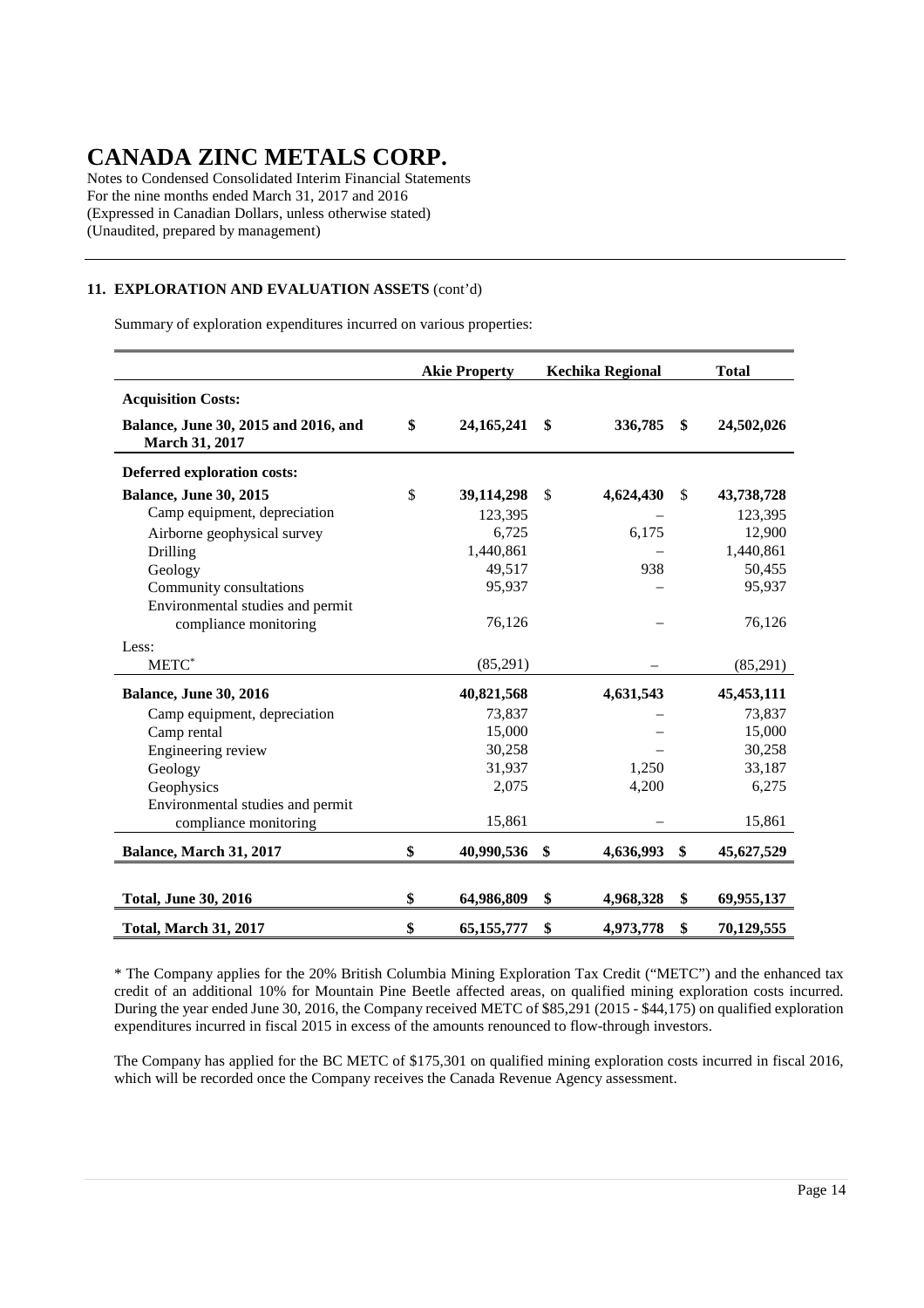Notes to Condensed Consolidated Interim Financial Statements For the nine months ended March 31, 2017 and 2016 (Expressed in Canadian Dollars, unless otherwise stated) (Unaudited, prepared by management)

### **12. CAPITAL STOCK AND RESERVES**

#### **(a) Authorized**

Unlimited common shares without par value

#### **(b) Issued and outstanding**

During the nine months ended March 31, 2017:

- (i) the Company completed a flow-through private placement of 1,173,608 flow-through shares at a price of \$0.52 per share for gross proceeds of \$610,276. A flow-through premium liability of \$140,833 was recorded in connection with this private placement (Note 8);
- (ii) the Company also completed a brokered private placement of 3,676,000 units at a price of \$0.40 per unit for gross proceeds of \$1,470,400, and a non-brokered private placement of 1,787,500 units at a price of \$0.40 per unit for gross proceeds of \$715,000. Each unit consisted of one common share and one-half share purchase warrant of the Company. Each whole warrant entitles the holder to purchase one additional common share at a price of \$0.55 for a period of 24 months from closing;
- (iii) the Company paid an aggregate cash finders' fee of \$139,219 and incurred regulatory filing fees, legal fees and other expenses of \$99,358 in connection with the above private placements;
- (iv) 45,000 share options were exercised at a price of \$0.23 per share, and 45,000 common shares were issued for total proceeds of \$10,350. In addition, a reallocation of \$46,902 from reserves to capital stock was recorded on the exercise of these options. This amount constitutes the fair value of options recorded at the original grant date and subsequent repricing;
- (v) the Company received TSX Venture Exchange ("TSX-V") approval for its new Normal Course Issuer Bid ("NCIB") application to purchase at market price up to 7,609,971 common shares, being approximately 5% of the Company's issued and outstanding common shares, through the facilities of the TSX-V. The bid commenced on August 2, 2016 and will stay open for another 12 months;
- (vi) the Company repurchased 297,000 of its common shares under the NCIB for total consideration of \$101,924 at a weighted average price of \$0.34 per share; and
- (vii) 215,000 common shares repurchased under the NCIB, of which 198,000 common shares were repurchased in fiscal 2016, were cancelled and returned to the Company's treasury in July 2016. Upon the cancellation, \$136,956 was recorded as a reduction to capital stock for the assigned value of the shares, and \$103,156 was allocated to reserves.

During the year ended June 30, 2016:

- (viii) the Company received TSX Venture Exchange ("TSX-V") approval for its new Normal Course Issuer Bid ("NCIB") application to purchase at market price up to 7,620,721 common shares, being approximately 5% of the Company's issued and outstanding common shares, through the facilities of the TSX-V. The bid commenced on August 1, 2015 and stayed open for 12 months;
- (ix) the Company repurchased 202,000 of its common shares under the NCIB for total consideration of \$31,165 at a weighted average price of \$0.15 per share; and
- (x) 149,000 common shares repurchased under the NCIB, of which 145,000 common shares were repurchased in fiscal 2015, were cancelled and returned to the Company's treasury in July 2015. Upon the cancellation, \$94,978 was recorded as a reduction to capital stock for the assigned value of the shares, and \$44,170 was allocated to reserves.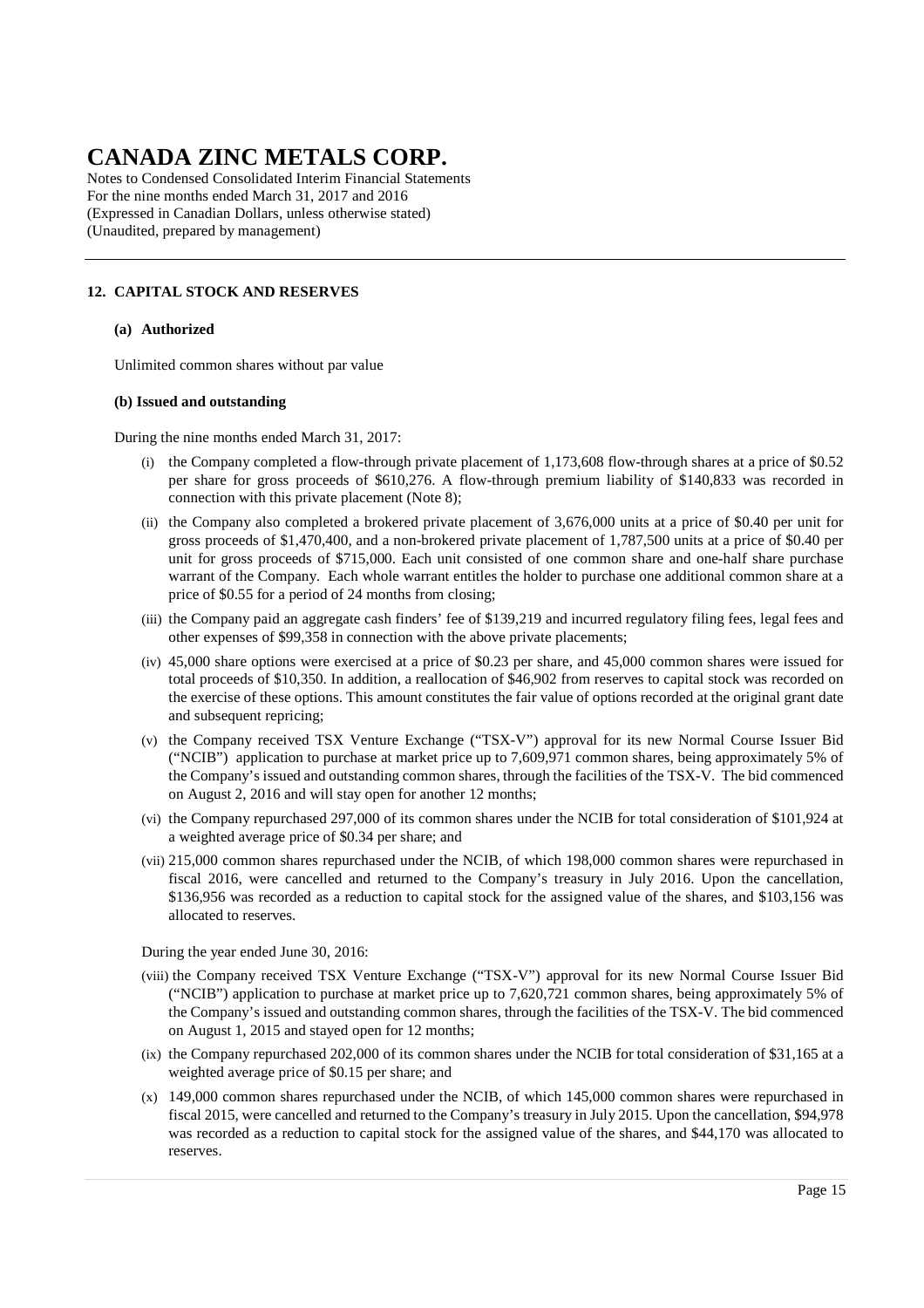Notes to Condensed Consolidated Interim Financial Statements For the nine months ended March 31, 2017 and 2016 (Expressed in Canadian Dollars, unless otherwise stated) (Unaudited, prepared by management)

### **12. CAPITAL STOCK AND RESERVES** (cont'd)

#### **(c) Common stock subscribed**

As at March 31, 2017, the Company received \$39,600 in common stock subscription from one investor with respect to the Company's flow-through private placement of 3,415,39 flow-through shares. The Company issued 90,000 flow-through common shares for this subscription upon the closing of the private placement on April 4, 2017 (Note 17).

#### **(d) Warrants**

Share purchase warrants transactions and warrants outstanding are summarized as follows:

|                             | Warrants<br>Outstanding | <b>Weighted Average</b><br><b>Exercise Price</b> |  |
|-----------------------------|-------------------------|--------------------------------------------------|--|
| Balance, June 30, 2015      | 1,640,375               | \$<br>0.48                                       |  |
| Expired                     | (390,375)               | 0.75                                             |  |
| Balance, June 30, 2016      | 1,250,000               | 0.40                                             |  |
| Granted (Note $12$ (b)(ii)) | 2,731,750               | 0.55                                             |  |
| Balance, March 31, 2017     | 3,981,750               | S<br>0.51                                        |  |

The following table summarizes the warrants outstanding at March 31, 2017:

| Number of Warrants | Exercise Price | <b>Expiry Date</b>         |
|--------------------|----------------|----------------------------|
| 1.250.000          | \$ 0.40        | September 16, $2017^{(*)}$ |
| 2,731,750          | \$0.55         | December 15, 2018          |

(\*)The expiry date of warrants was extended from September 16, 2015 to September 16, 2017. All other terms remain the same.

#### **(e) Share options**

The Company has adopted a 20% fixed share option plan whereby the Company has reserved 20,557,283 common shares under the plan. The term of any options granted under the plan is fixed by the Board of Directors and may not exceed ten years from date of grant.

The number of options granted to a consultant in a 12 month period must not exceed 2% of the issued shares of the Issuer from the date of grant. Options issued to consultants performing investor relations activities must vest in stages over 12 months with no more than 1/4 of the options vesting in any three month period. Share options granted to directors, officers and employees of the Company vest immediately.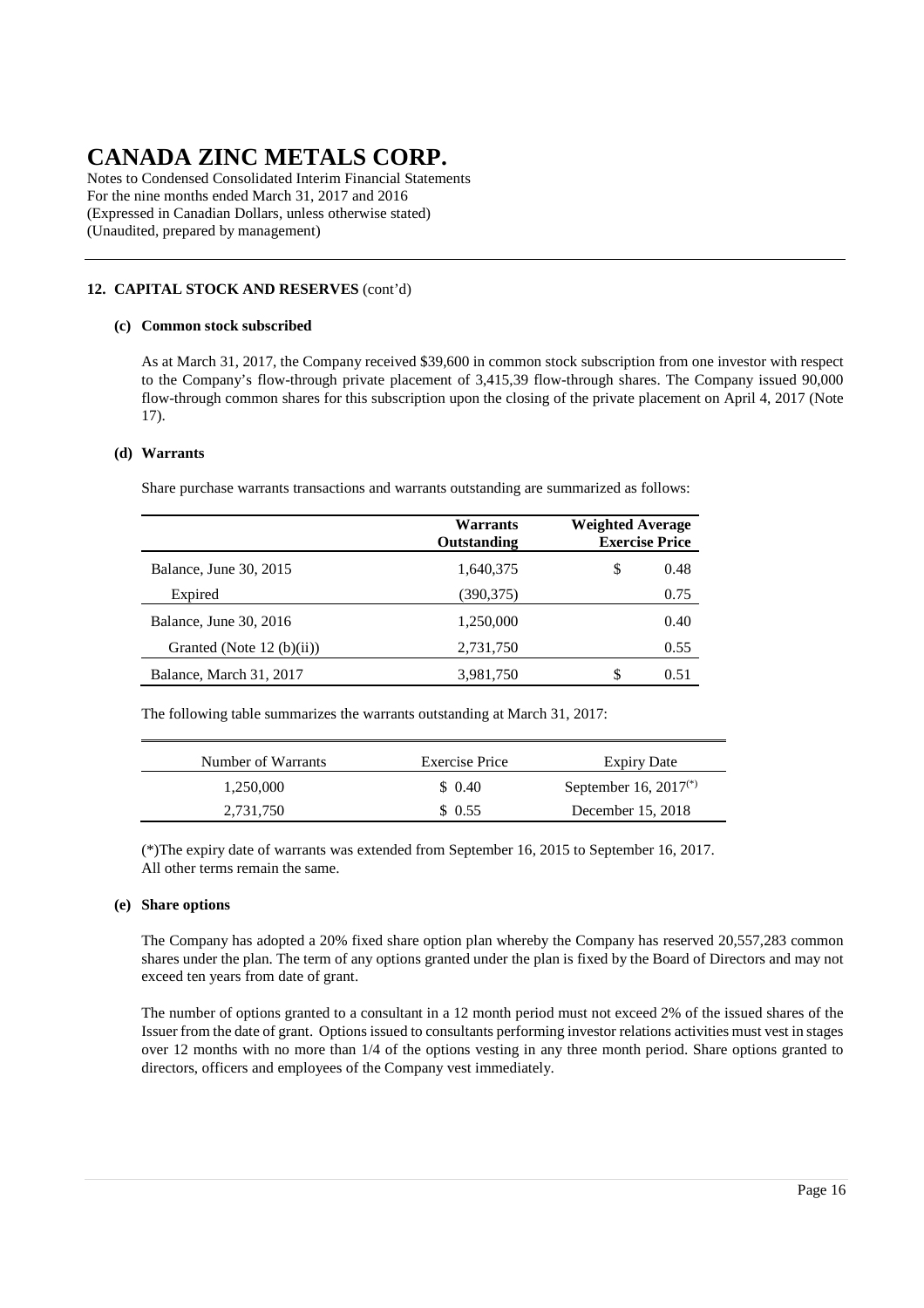Notes to Condensed Consolidated Interim Financial Statements For the nine months ended March 31, 2017 and 2016 (Expressed in Canadian Dollars, unless otherwise stated) (Unaudited, prepared by management)

### **12. CAPITAL STOCK AND RESERVES** (cont'd)

#### **(e) Share options** (cont'd)

Share option transactions and the number of share options outstanding are summarized as follows:

|                             | Options<br>Outstanding | Weighted Average<br><b>Exercise Price</b> |
|-----------------------------|------------------------|-------------------------------------------|
| Outstanding, June 30, 2015  | 10,622,500             | 0.39<br>S                                 |
| Expired                     | (3,645,000)            | 0.55                                      |
| Outstanding, June 30, 2016  | 6,977,500              | 0.32                                      |
| Exercised                   | (45,000)               | 0.23                                      |
| Granted                     | 2,590,000              | 0.43                                      |
| Expired/forfeited           | (240,000)              | 0.41                                      |
| Outstanding, March 31, 2017 | 9.282.500              | 0.35                                      |

Share options outstanding and exercisable at March 31, 2017 are summarized as follows:

| Number of | Exercise |                    | Remaining               | Number of Options |
|-----------|----------|--------------------|-------------------------|-------------------|
| Options   | Price    | <b>Expiry Date</b> | Life of Options (Years) | Exercisable       |
| 100,000   | \$1.05   | February 11, 2018  | 0.87                    | 100,000           |
| 50,000    | \$0.23   | February 11, 2018  | 0.87                    | 50,000            |
| 220,000   | \$0.25   | October 31, 2018   | 1.59                    | 220,000           |
| 150,000   | \$0.40   | November 2, 2018   | 1.59                    | 150,000           |
| 250,000   | \$0.40   | February 1, 2019   | 1.84                    | 250,000           |
| 125,000   | \$0.55   | February 1, 2019   | 1.84                    | 125,000           |
| 125,000   | \$0.70   | February 1, 2019   | 1.84                    | 125,000           |
| 300,000   | \$0.39   | August 8, 2019     | 2.36                    | 150,000           |
| 100,000   | \$0.60   | August 8, 2019     | 2.36                    | 50,000            |
| 50,000    | \$0.40   | October 9, 2019    | 2.53                    | 50,000            |
| 25,000    | \$0.63   | January 15, 2020   | 2.79                    | 25,000            |
| 30,000    | \$0.23   | January 15, 2020   | 2.79                    | 30,000            |
| 42,500    | \$0.23   | November 8, 2020   | 3.61                    | 42,500            |
| 545,000   | \$0.55   | November 24, 2020  | 3.65                    | 445,000           |
| 5,000     | \$0.23   | November 24, 2020  | 3.65                    | 5,000             |
| 600,000   | \$0.35   | June 16, 2021      | 4.21                    | 600,000           |
| 90,000    | \$0.40   | November 2, 2021   | 4.59                    | 90,000            |
| 1,290,000 | \$0.39   | December 27, 2023  | 6.75                    | 1,290,000         |
| 3,735,000 | \$0.23   | April 10, 2025     | 8.03                    | 3,735,000         |
| 1,450,000 | \$0.40   | September 13, 2026 | 9.46                    | 1,450,000         |
| 9,282,500 | \$0.35   |                    | 6.51                    | 8,982,500         |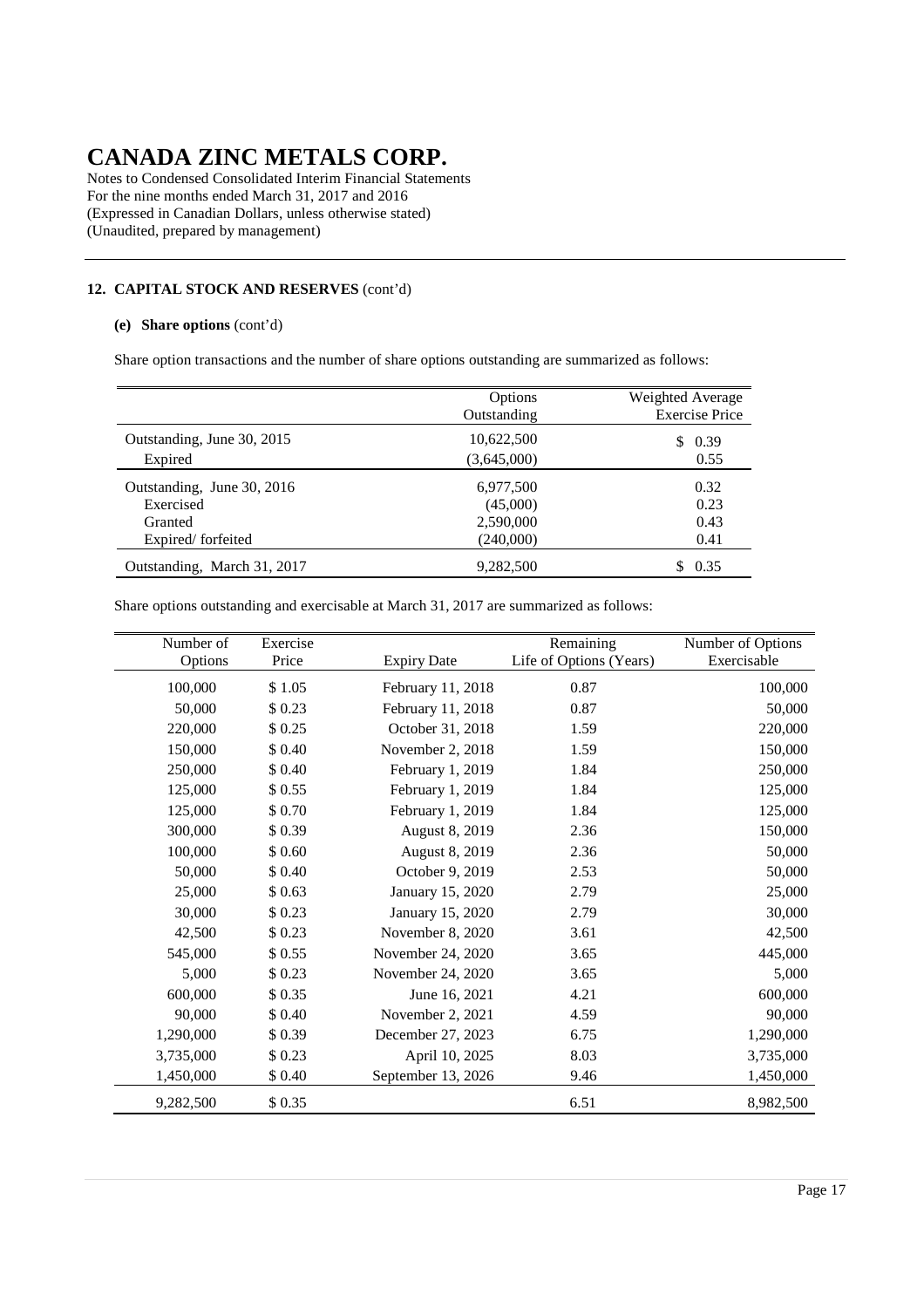Notes to Condensed Consolidated Interim Financial Statements For the nine months ended March 31, 2017 and 2016 (Expressed in Canadian Dollars, unless otherwise stated) (Unaudited, prepared by management)

### **12. CAPITAL STOCK AND RESERVES** (cont'd)

#### **(e) Share options** (cont'd)

During the nine months ended March 31, 2017, the Company granted an aggregate of 2,590,000 share options to directors, officers, employees and consultants of the Company and recorded share-based compensation expense of \$573,700 (2016 – \$11,266) for the vested portion of the share options granted during the period.

The Company uses the Black-Scholes option pricing model to calculate the fair value of stock options granted. The model requires management to make estimates, which are subjective and may not be representative of actual results. Changes in assumptions can materially affect estimates of fair values. The following weighted average assumptions were used to estimate the following weighted average grant date fair values:

| Nine months ended March 31, | 2017       | 2016     |
|-----------------------------|------------|----------|
| Number of options vested    | 2,557,738  | 14,358   |
| Risk free interest rate     | 0.87%      | 2.86%    |
| Expected dividend yield     | $0\%$      | 0%       |
| Stock price volatility      | 69.57%     | 106.28%  |
| Expected life of options    | 6.83 years | 10 years |
| Forfeiture                  | $0\%$      | 0%       |

#### **(f) Reserves**

|                                 | <b>Note</b> | Options and<br>Agent<br>Warrants | Finance<br>Warrants | Treasury<br><b>Shares</b> |    | Total      |
|---------------------------------|-------------|----------------------------------|---------------------|---------------------------|----|------------|
| Balance, June 30, 2015          |             | \$9,466,609                      | \$2,204,276         | 1,333,335<br>\$           | S. | 13,004,220 |
| Share-based compensation        |             | 14,994                           |                     |                           |    | 14.994     |
| Cancellation of treasury shares |             |                                  |                     | 44,170                    |    | 44,170     |
| Balance, June 30, 2016          |             | 9,481,603                        | 2.204.276           | 1,377,505                 |    | 13,063,384 |
| Share-based compensation        | 12(e)       | 573,700                          |                     |                           |    | 573,700    |
| Cancellation of treasury shares | 12(b)(ii)   |                                  |                     | 103,156                   |    | 103,156    |
| Exercise of options             | 12(b)(iii)  | (46,902)                         |                     |                           |    | (46,902)   |
| Balance, March 31, 2017         |             | \$10,008,401                     | \$2,204,276         | \$<br>1,480,661           | S  | 13,693,338 |

#### **13. SUPPLEMENTAL DISCLOSURE WITH RESPECT TO CASH FLOWS**

Significant non-cash transactions for the nine months ended March 31, 2017 included:

exploration and evaluation assets of \$9,955 (June 30, 2016 - \$32,822) in accounts payable;

- depreciation of camp equipment and upgrades of \$73,837 included in exploration and evaluation assets;
- an allocation of \$46,902 from reserves to capital stock upon the exercise of share options (Note 12(b));
- an allocation of \$140,833 from capital stock to flow-through premium liability on the issuance of the flow-through shares in December 2016 (Note 12(b)); and
- unrealized loss of \$48,241 on marketable securities due to changes in fair value, which was allocated to AOCL.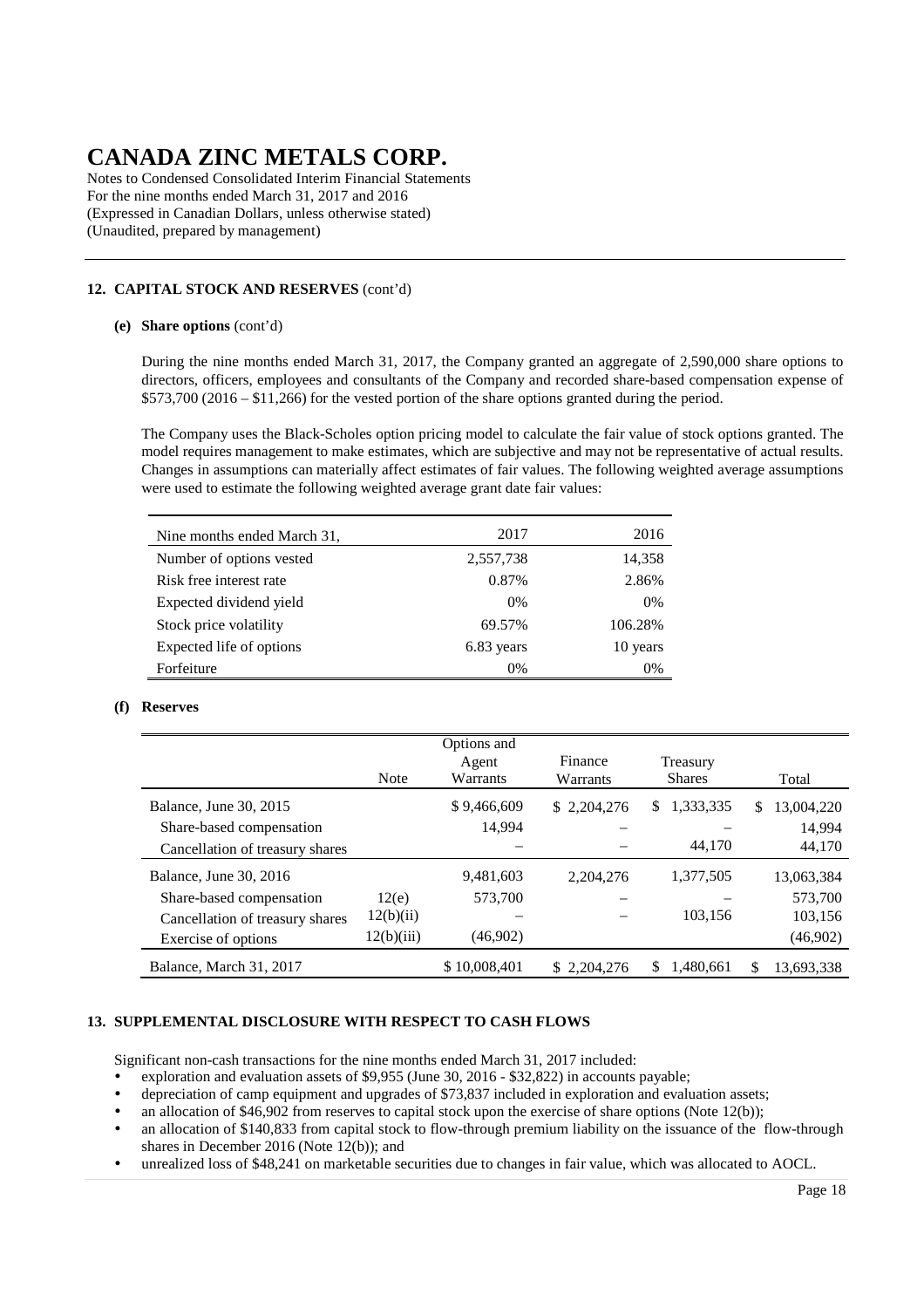Notes to Condensed Consolidated Interim Financial Statements For the nine months ended March 31, 2017 and 2016 (Expressed in Canadian Dollars, unless otherwise stated) (Unaudited, prepared by management)

### **13. SUPPLEMENTAL DISCLOSURE WITH RESPECT TO CASH FLOWS** (cont'd)

Significant non-cash transactions for the nine months ended March 31, 2016 included:

- exploration and evaluation assets of \$13,211 (June 30, 2015 \$443,944) in accounts payable;
- reduction in exploration and evaluation assets of \$85,291 (June 30, 2015 \$Nil) to recognize METC recoverable for fiscal 2015, which is included in receivables;
- equipment and leasehold improvements of \$Nil (June 30, 2015 \$52,032) in accounts payable;
- depreciation of camp equipment and upgrades of \$92,508 included in exploration and evaluation assets;
- unrealized loss of \$30,771 on marketable securities due to changes in fair value, which was allocated to AOCL; and
- reclassification of previously recognized unrealized losses on marketable securities of \$1,617,599 from AOCL to deficit (Note 5).

#### **14. RELATED PARTY TRANSACTIONS**

Key management personnel includes persons having the authority and responsibility for planning, directing, and controlling the activities of the Company as a whole. Key management personnel comprise of the directors of the Company, executive and non-executive, and the Vice President of Exploration.

The remuneration of the key management personnel during the nine months ended March 31, 2017 and 2016 was as follows:

|                                         | 2017          | 2016          |
|-----------------------------------------|---------------|---------------|
| Bonuses (iii)                           | \$<br>89.198  | \$<br>11,067  |
| Consulting fees (iv)                    | 11,250        | 11,250        |
| Directors fees (ii)                     | 30,000        | 30,000        |
| Exploration and evaluation expenditures |               |               |
| (geological consulting) (v)             | 112,500       | 112,500       |
| Management fees (i)                     | 265,500       | 265,500       |
| Other employment benefits (vii)         | 19,432        | 21,061        |
| Share-based compensation (vi)           | 280,210       | 11,266        |
| Total                                   | \$<br>808,090 | \$<br>462,644 |

(i) Pursuant to a management and administrative services agreement amended effective July 1, 2011 and May 1, 2014 with Varshney Capital Corp. ("VCC"), a company with two common directors, the Company agreed to pay management and administrative fees of \$29,500 and \$5,000, respectively.

During the nine months ended March 31, 2017, the Company paid \$265,500 (2016 – \$265,500) for management fees and  $$45,000 (2016 - $45,000)$  for administrative fees to VCC;

- (ii) the Company paid \$30,000 (2016 \$30,000) in directors' fees to four directors of the Company;
- (iii) the Company paid  $$89,198$  (2016  $$11,900$ ) in bonus to VCC;
- (iv) the Company paid \$11,250 (2016 \$11,250) for consulting fees to a company controlled by a director;
- (v) the Company paid \$112,500 (2016 \$112,500) for geological consulting fees to a company owned by an officer of the Company, of which \$33,438 (2016 - \$56,875) was capitalized as exploration and evaluation costs and \$79,062 (2016 - \$55,625) was expensed as consulting fees;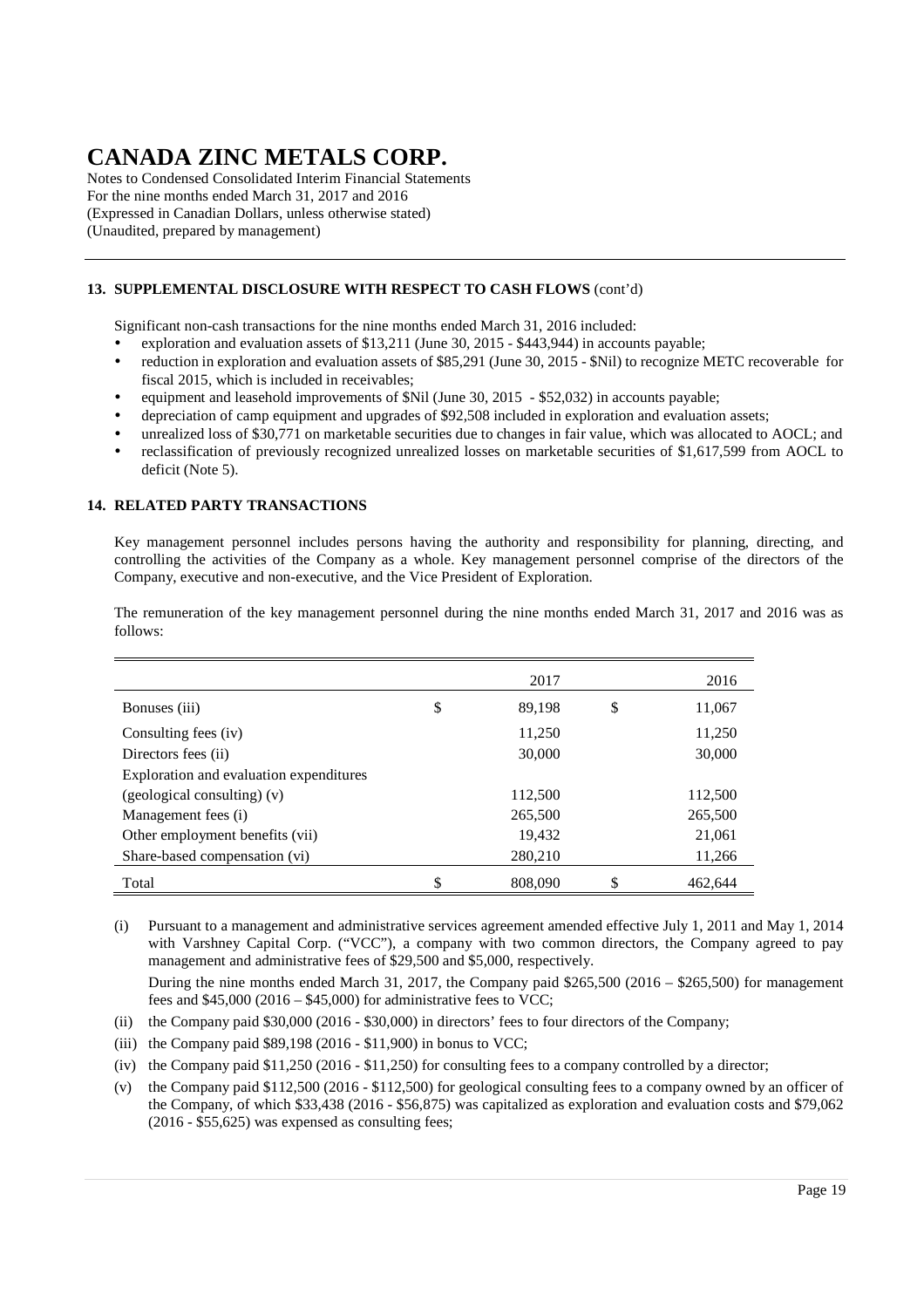Notes to Condensed Consolidated Interim Financial Statements For the nine months ended March 31, 2017 and 2016 (Expressed in Canadian Dollars, unless otherwise stated) (Unaudited, prepared by management)

### **14. RELATED PARTY TRANSACTIONS** (cont'd)

- (vi) share-based compensation is the fair value of options that have been granted to directors and executive officers and the related compensation expense recognized over the vesting periods; and
- (vii) other employment benefits included life insurance and health benefits for the CEO and health benefits for the CFO of the Company.

As at March 31, 2017, \$5,832 (June 30, 2016 - \$Nil) was due to the CEO and CFO of the Company for reimbursement of business travel expenses. The amounts were paid subsequent to March 31, 2017.

#### **15. CAPITAL MANAGEMENT**

The Company manages its capital structure and makes adjustments based on the funds available in order to support continued operation and future business opportunities. The Board of Directors does not establish quantitative return on capital criteria for management, but rather relies on the expertise of the Company's management to sustain future development of the business. The Company considers its capital to be equity.

The Company's operations are currently not generating positive cash flow; as such, the Company is dependent on external financing to fund its activities. In order to carry out potential expansion and to continue operations, and pay for administrative costs, the Company will spend its existing working capital, and raise additional amounts as needed.

Companies in this stage typically rely upon equity and debt financing or joint venture partnerships to fund their operations. The current financial markets are very difficult and there is no certainty with respect to the Company's ability to raise capital. However, the Company feels that it has sufficient working capital to continue with planned activities.

Management reviews its capital management approach on an ongoing basis and believes that this approach, given the relative size of the Company, is reasonable. There were no changes in the Company's approach to capital management during the nine months ended March 31, 2017. The Company is not subject to externally imposed capital requirements.

#### **16. FINANCIAL INSTRUMENTS AND RISK MANAGEMENT**

Fair value estimates of financial instruments are made at a specific point in time, based on relevant information about financial markets and specific financial instruments. As these estimates are subjective in nature, involving uncertainties and matters of significant judgment, they cannot be determined with precision. Changes in assumptions can significantly affect estimated fair values.

Cash, long-term investment, and marketable securities are carried at fair value using a level 1 fair value measurement. The carrying value of receivables, loan receivable, refundable deposit, trade payables and accrued liabilities and due to related parties approximate their fair value because of the short-term nature of these instruments.

#### *Credit Risk*

Credit risk is the risk that one party to a financial instrument will fail to discharge an obligation and cause the other party to incur a financial loss. The Company's primary exposure to credit risk is on its bank deposits of \$3,103,762 (June 30, 2016 - \$2,550,103) and short-term investments in GICs of \$4,032,259 (June 30, 2016 - \$4,019,351). This risk is managed by using major Canadian banks that are high credit quality financial institutions as determined by rating agencies.

The Company's secondary exposure to credit risk is on its receivables. This risk is minimal as receivables consist primarily of refundable government sales taxes and interest accrued on GIC investment.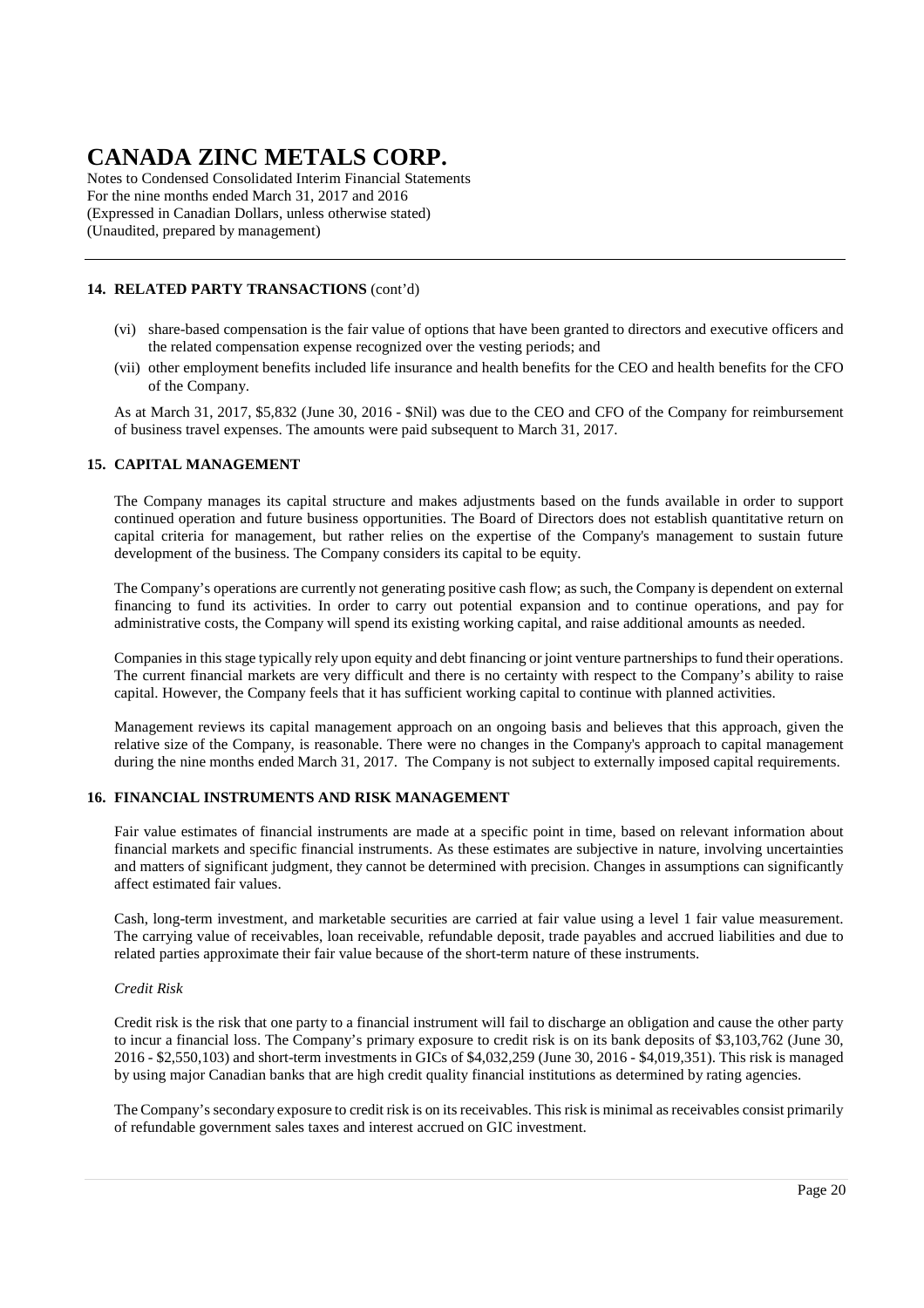Notes to Condensed Consolidated Interim Financial Statements For the nine months ended March 31, 2017 and 2016 (Expressed in Canadian Dollars, unless otherwise stated) (Unaudited, prepared by management)

#### **16. FINANCIAL INSTRUMENTS AND RISK MANAGEMENT** (cont'd)

The Company is exposed to higher credit risk on its loan receivable with the amortized balance of \$105,973 (Note 4) as it is issued under unsecured promissory note.

#### *Liquidity Risk*

Liquidity risk arises through the excess of financial obligations over available financial assets due at any point in time. The Company's objective in managing liquidity risk is to maintain sufficient readily available reserves in order to meet its liquidity requirements at any point in time. The Company achieves this by maintaining sufficient cash and cash equivalents. As at March 31, 2017, the Company was holding cash deposits of \$3,103,762 to settle current cash liabilities of \$48,716. Management believes it has sufficient funds to meet its current obligations as they become due and to fund its exploration projects and administrative costs in the next 12 months.

#### *Market risk*

Market risk is the risk of loss that may arise from changes in market factors such as interest rates, foreign exchange rates, and commodity and equity prices. These fluctuations may be significant and the Company, has exposure to these risks.

#### *Interest Rate Risk*

The Company is exposed to interest rate risk as its bank treasury account and other assets earn interest income at variable rates. The effect of a 10% fluctuation in interest rates may result in an increase or decrease in net loss of approximately \$3,200.

#### *Currency Risk*

The Company operates in Canada and is therefore not exposed to significant foreign exchange risk arising from transactions denominated in a foreign currency.

#### *Price risk*

The Company is exposed to price risk with respect to commodity and equity prices. Equity price risk is defined as the potential adverse impact on the Company's earnings due to movements in individual equity prices or general movements in the level of the stock market. Commodity price risk is defined as the potential adverse impact on earnings and economic value due to commodity price movements and volatilities. The Company closely monitors certain commodity prices, individual equity movements, and the stock market to determine the appropriate course of action to be taken by the Company.

The Company also maintains investments in certain marketable securities. There can be no assurance that the Company can exit these positions if required, resulting in proceeds approximating the carrying value of these securities.

#### **17. SUBSEQUENT EVENTS**

On April 5, 2017, the Company completed a flow-through private placement through the sale of 3,415,390 flow-through common shares at a price of \$0.44 per flow-through common share raising gross proceeds of \$1,502,772. The Company paid \$90,166 as finder's fees in connection with the flow-through private placement.

The gross proceeds received from the sale of the flow-through shares will be used to incur Canadian Exploration Expenses that are "flow-through mining expenditures" on the Company's Akie and Kechika Regional projects in British Columbia, as required by the flow-through share subscription agreements.